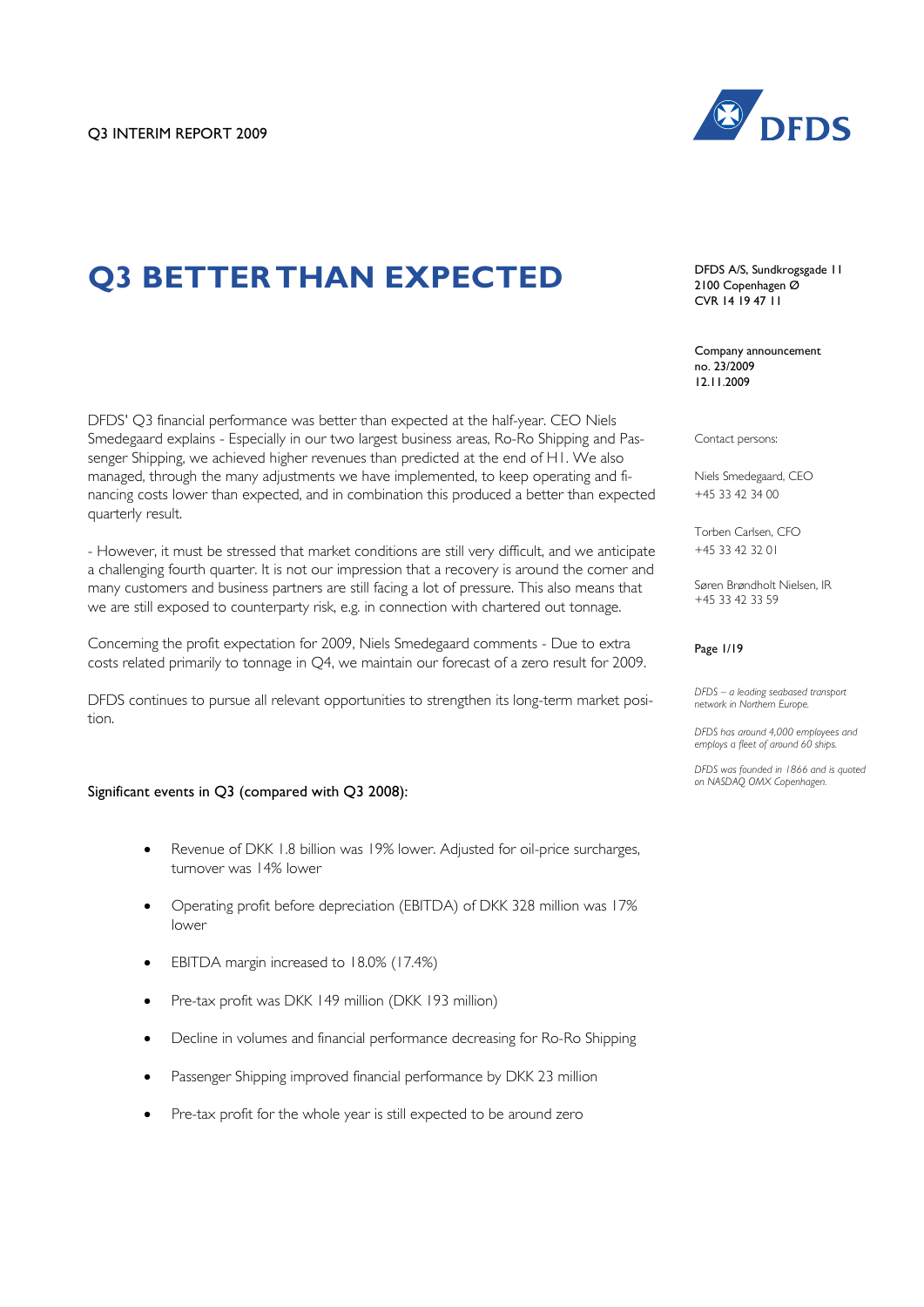## Key Figures DFDS Group

#### DFDS Q3 2009

Page 2/19

|                                                                  | 2009            | 2008           | 2009        | 2008    | 2008      |
|------------------------------------------------------------------|-----------------|----------------|-------------|---------|-----------|
| DKK mill.                                                        | Q3              | Q3             | QI-Q3       | $Q1-Q3$ | Full year |
|                                                                  |                 |                |             |         |           |
| Income statement                                                 |                 |                |             |         |           |
| Revenue <sup>1)</sup>                                            | 1,819           | 2.259          | 4,898       | 6,412   | 8,194     |
| Ro-Ro Shipping                                                   | 798             | 1,009          | 2,203       | 2,932   | 3,799     |
| Container Shipping                                               | 286             | 419            | 867         | 1,281   | 1,636     |
| Passenger Shipping                                               | 545             | 602            | 1,268       | 1,425   | 1,779     |
| <b>Terminal Services</b>                                         | 145             | 166            | 408         | 503     | 647       |
| <b>Trailer Services</b>                                          | 195             | 230            | 578         | 750     | 963       |
| Operating profit before depreciation (EBITDA) <sup>1)</sup>      | 328             | 393            | 643         | 825     | 1,012     |
| Ro-Ro Shipping                                                   | 132             | 207            | 386         | 610     | 784       |
| Container Shipping                                               | $\vert \ \vert$ | 26             | 24          | 76      | 81        |
| Passenger Shipping                                               | 187             | 164            | 251         | 3       | 194       |
| <b>Terminal Services</b>                                         | $-$             | 0              | $-18$       | 3       | $-31$     |
| <b>Trailer Services</b>                                          | 7               | 5              | 32          | 29      | 31        |
| Profit/loss on disposal of tangible assets                       | $-2$            | $\overline{4}$ | $\mathbf 0$ | 36      | 45        |
| Operating profit (EBIT)                                          | 178             | 256            | 201         | 435     | 465       |
| Financing, net                                                   | $-30$           | $-63$          | $-125$      | $-174$  | $-245$    |
| Profit before tax                                                | 149             | 193            | 76          | 262     | 220       |
| Profit for the period                                            | 147             | 185            | 99          | 245     | 252       |
| Profit for the period after minority interests                   | 145             | 183            | 96          | 238     | 246       |
| Profit for analytical purposes                                   | 44              | 185            | 79          | 242     | 226       |
|                                                                  |                 |                |             |         |           |
| Capital                                                          |                 |                |             |         |           |
| Total assets                                                     |                 |                | 9,540       | 9,318   | 8,610     |
| DFDS A/S' share of the equity                                    |                 |                | 3,638       | 3,685   | 3,414     |
| Total equity                                                     |                 |                | 3,685       | 3,783   | 3,484     |
| Net interest bearing debt                                        |                 |                | 4,263       | 3,594   | 3,425     |
| Invested capital, average                                        | 8,075           | 7,692          | 7,703       | 7,787   | 7,663     |
| Average number of employees                                      |                 |                | 3,999       | 4,391   | 4,346     |
|                                                                  |                 |                |             |         |           |
| Cash flow                                                        |                 |                |             |         |           |
| Cash flow from operating activities before finance and after tax | 178             | 277            | 642         | 707     | 983       |
| Cash flow from investments                                       | $-164$          | $-139$         | $-1,270$    | $-243$  | $-346$    |
| Acquisition of companies, activities and minority interests      |                 | $-$            | $-38$       | $-29$   | $-38$     |
| Other investments                                                | $-165$          | $-138$         | $-1,232$    | $-214$  | $-308$    |
| Free cash flow                                                   | 4               | 138            | $-628$      | 464     | 637       |
| Operations and return                                            |                 |                |             |         |           |
| Number of ships                                                  |                 |                | 57          | 58      | 60        |
| Revenue growth, %                                                | $-19.5$         | 5.0            | $-23.6$     | 4.3     | $-1.4$    |
| EBITDA-margin, %                                                 | 18.0            | 17.4           | 3.1         | 12.9    | 12.3      |
| Operating margin, %                                              | 9.8             | 11.3           | 4.1         | 6.8     | 5.7       |
| Invested capital turnover rate, times                            | 0.90            | 1.17           | 1.27        | 1.65    | 1.07      |
| Return on invested capital (ROIC) p.a., %                        | 8.6             | 12.8           | 3.4         | 6.9     | 5.9       |
| Return on equity p.a., %                                         | 16.8            | 20.5           | 3.0         | 8.9     | 6.5       |
|                                                                  |                 |                |             |         |           |
| Capital and per share                                            |                 |                |             |         |           |
| Equity ratio, %                                                  |                 |                | 38.6        | 40.6    | 40.5      |
| Financial gearing, times                                         |                 |                | 1.17        | 0.98    | 1.00      |
| Earnings per share (EPS), DKK                                    | 18.90           | 23.78          | 12.50       | 31.04   | 31.99     |
| Dividend per share, DKK                                          |                 |                |             |         | 0.0       |
| Number of shares at the end of the period, '000                  |                 | ÷,             | 8,000       | 8,000   | 8,000     |
| Share price at the end of the period, DKK                        |                 |                | 357         | 680     | 399       |
| Market value, DKK mill.                                          |                 |                | 2,856       | 5,440   | 3,192     |

<sup>1)</sup> The figures per business area do not sum to the Group figures as, among other things, eliminations and non-allocated items are not included.

*Definitions on page 19.*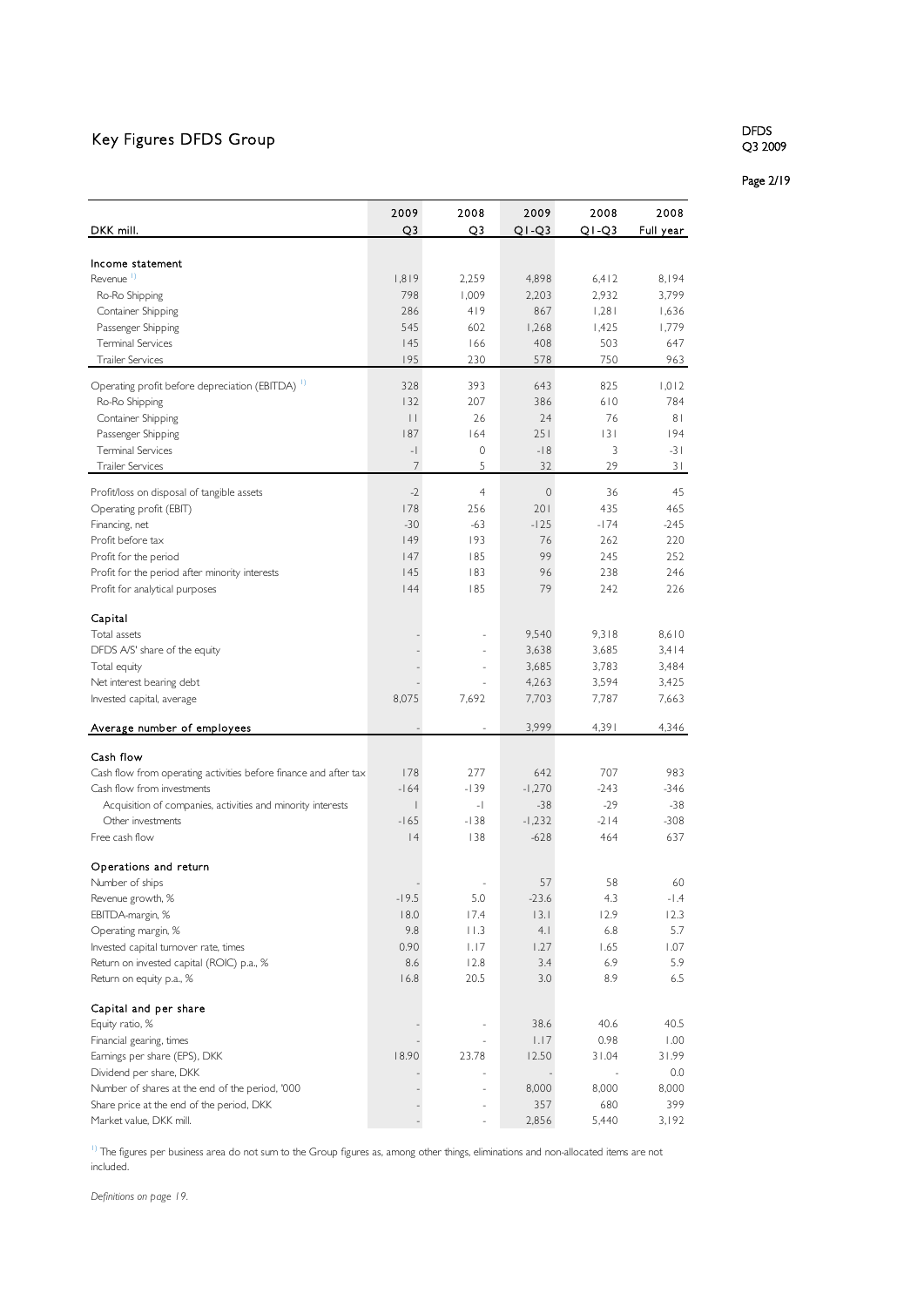Page 3/19

#### *General market trends*

The rate of decline in freight volumes continued to slow down in Q3 compared with the same period in 2008. This trend has continued into Q4 with freight volumes expected to approach 2008 levels.

The freight market has thus been stabilised on the demand side, although volumes for the whole year are expected to be down by around 15%.

Most freight-shipping companies has during the year reduced capacity, but not on a scale corresponding to the decline in demand. As a consequence, the freight market will also in the coming quarters be impacted by overcapacity. This will continue to exert a certain degree of pressure on freight rates, albeit with variations between market areas.

In Q3, the passenger market again showed that it is, on the whole, less affected by the economic slowdown. The overall market trend is, nevertheless, declining and most passenger markets are burdened by overcapacity. After the close of the high season price competition has intensified considerably.

#### *Operational changes*

In response to changing market conditions, operations have been significantly adapted since the half-year in 2008. The initiatives include:

- Reduction on the route network capacity
- Optimisation of bunker consumption
- Changes to/closure of routes
- Renegotiation of industrial agreements
- Organisational adjustments
- Sales initiatives

Several adjustments were made in Q3 2009:

- 10% reduction of DFDS HQ positions (27 positions)
- Reduction of five positions land organisation in Klaipeda, Lithuania
- Container Shipping closed a route between Norway and Ireland
- Reduction of 25 positions in port terminal in Immingham

#### *Project Lightship - first initiatives implemented*

In addition to the ongoing process of adaptation mentioned above, "Project Lightship" was launched in May 2009 to strengthen DFDS' competitiveness. The objective is to streamline shipping operations and achieve annual savings of DKK 100 million from 2010 onwards. The project covers the following work streams:

- **Staffing**
- Bunker optimisation
- Port calls
- **Maintenance**
- Supply chain management
- Management systems

Two major adjustments were made within staffing in Q3 2009:

- A new crewing plan was introduced on ships sailing under Danish flag. The plan entails a simplification of onboard tasks related to maintenance, purchasing and administration, including changes in the allocation of responsibilities between land- and sea-based staff. Thirty positions were abolished as a consequence of the new staffing plan.
- A similar staffing plan was introduced on Lithuanian ships, where 23 positions were abolished.

Progress to date on the other work streams is also on track compared to goals and expectations.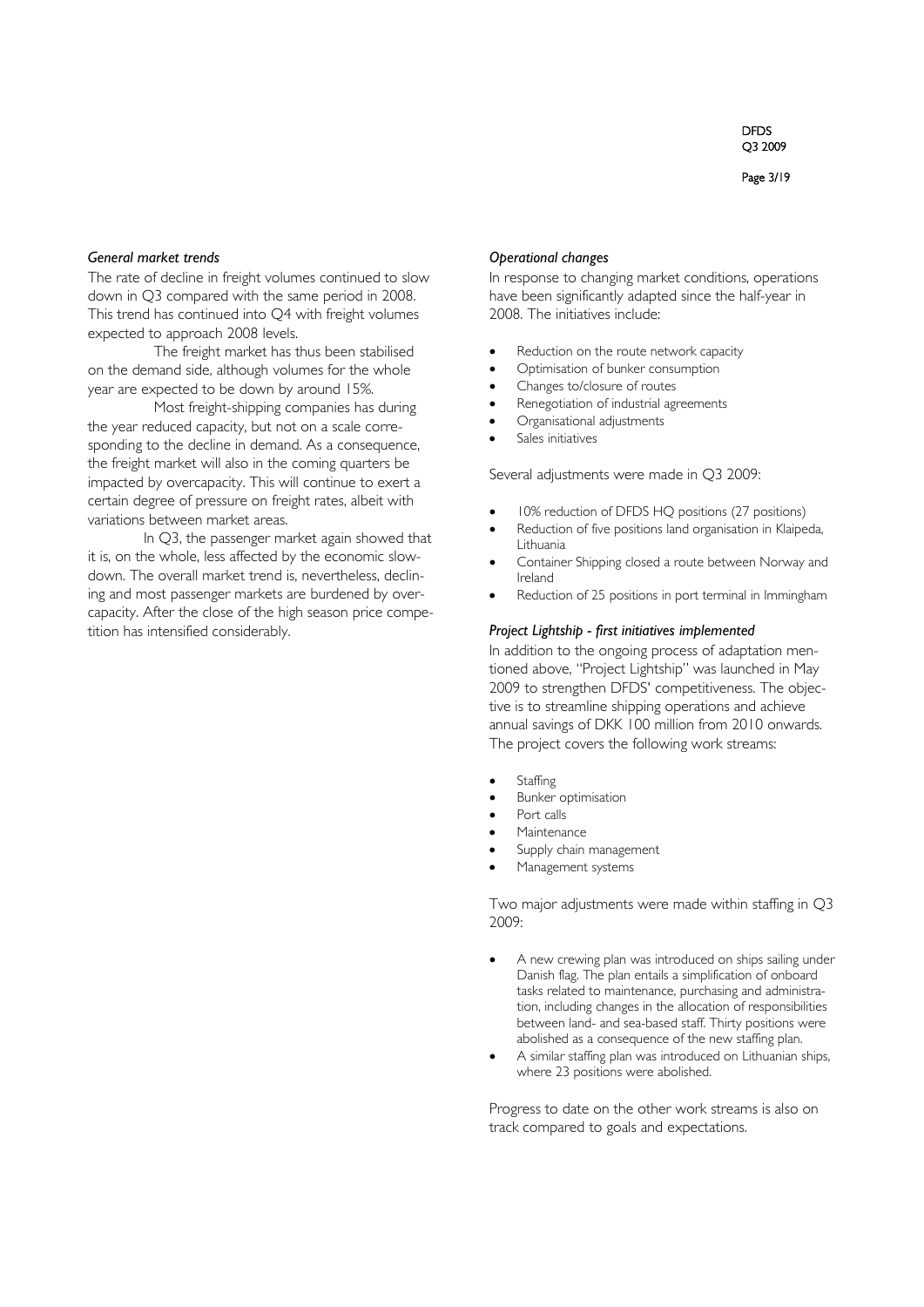#### Page 4/19

#### *Quarterly accounts and expectations*

#### *Revenue*

Group revenue for Q3 was reduced by 19% to DKK 1,819 million. Adjusted for oil-price surcharges, the reduction was 14%.

#### Revenue

| DKK mill.                | O308   | $Q$ 309 | Change, % |
|--------------------------|--------|---------|-----------|
| Ro-Ro Shipping           | 1,009  | 798     | $-21$     |
| Container Shipping       | 419    | 286     | $-32$     |
| Passenger Shipping       | 602    | 545     | $-9$      |
| <b>Terminal Services</b> | 166    | 145     | $-13$     |
| <b>Trailer Services</b>  | 230    | 195     | $-15$     |
| Tramp (non-recurring)    |        | 0       | $-100$    |
| Eliminations etc.        | $-168$ | $-150$  | -11       |
| <b>DFDS Group</b>        | 2.259  | .819    | -19       |

Revenue in the four freight-oriented business areas was affected by the generally lower levels of activity in the freight market. Ro-Ro Shipping's revenue was also impacted by reduced oil-price surcharges and adjusted for surcharges revenue was down by 12%. Adjusted further for the transfer of the Esbjerg-Harwich route, beginning of 2009, Ro-Ro Shipping's revenue was 6% lower. Container Shipping's revenue was particularly affected by the reduced level of chartering activities.

Passenger Shipping's revenue was 9% lower in Q3. Adjusted for the transfer of the Esbjerg-Harwich route, beginning of 2009, and the closure of the Bergen route in September 2008, revenue was down 5%.

#### *Operating profit before depreciation (EBITDA)*

Group EBITDA for Q3 was DKK 328 million, a reduction of 17% attributed to a combination of higher profits in Passenger Shipping and Trailer Services, and to lower profits in the other three continuing business areas.

Group EBITDA margin increased to 18.0% from 17.4% in Q3 2008.

#### Operating profit before depreciation (EBITDA)

| DKK mill.                | O308                     |                          | Q309 Change, % |
|--------------------------|--------------------------|--------------------------|----------------|
| Ro-Ro Shipping           | 207                      | 132                      | $-36$          |
| Container Shipping       | 26                       | $\vert \ \vert$          | $-58$          |
| Passenger Shipping       | 164                      | 187                      | 4              |
| <b>Terminal Services</b> | Λ                        | $\overline{\phantom{0}}$ | n.a.           |
| <b>Trailer Services</b>  | 5                        |                          | 40             |
| Tramp (non-recurring)    | $\overline{\phantom{0}}$ | $\overline{a}$           | Ω              |
| Non-allocated items      | -8                       | $-7$                     | 13             |
| <b>DFDS Group</b>        | 393                      | 328                      |                |

The improved financial performance in Passenger Shipping was generated by a combination of more passengers and lower costs.

Trailer Services improved its financial performance in Q3, which can be attributed to operational changes in its Belgian company.

The reduced financial performance in the three other freight-oriented business areas was primarily due to lower volumes, rates and capacity utilisation.



#### *Margins, depreciation and write-downs, and operating profit (EBIT)*

Depreciation was DKK 7 million higher in Q3 than in the same period last year, primarily due to the addition of new tonnage in Q1 and Q2. Profits from the sale of assets were reduced by DKK 6 million.

EBIT for Q3 was DKK 178 million, a reduction of DKK 78 million or 30%.

#### Profits on disposals and depreciation, Group

| DKK mill.              | O308   | O309   | Change |
|------------------------|--------|--------|--------|
| <b>FBITDA</b>          | 393    | 328    | $-65$  |
| Associated companies   |        | U      |        |
| Profit on disposals    | 4      | $-2$   | -6     |
| Depreciation           | $-142$ | $-149$ | -7     |
| Impairment losses      |        | Λ      |        |
| Goodwill/neg. goodwill |        |        |        |
| FBIT                   | 256    | 178    | 78     |

#### *Financing*

The net cost of financing in Q3 was DKK 30 million, down DKK 33 million from 2008. This was mainly due to a positive deviation in currency adjustments of DKK 29 million. The adjustments were mainly related to Swedish and Norwegian kroner. Net interest expenses were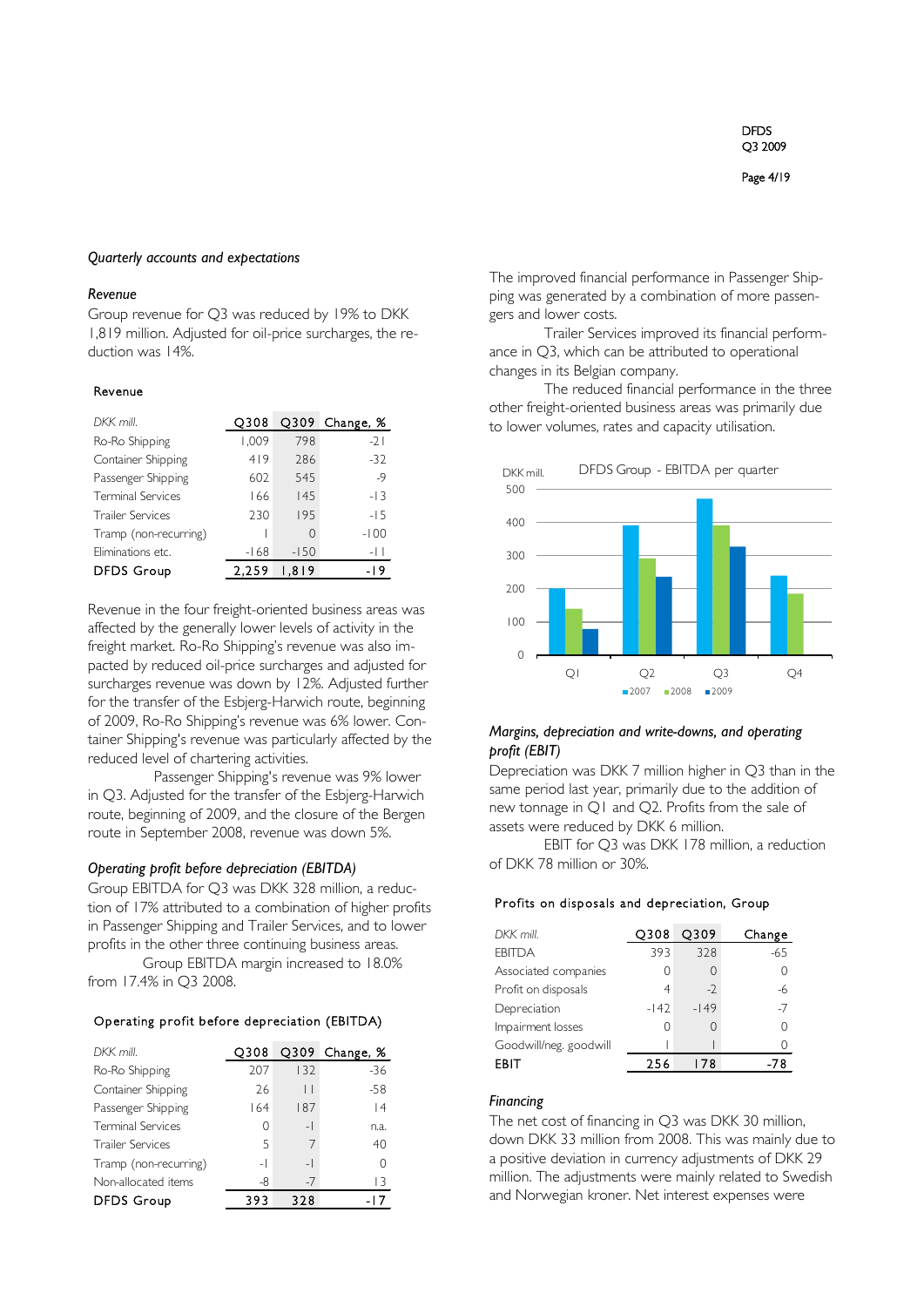Page 5/19

reduced by DKK 1 million as increased debt was balanced by lower interest rates. The latter was also reduced through an increased proportion of short-term debt.

#### Finance, net, Group

| DKK mill.              | O308 | O309 | Change |
|------------------------|------|------|--------|
| Interest, net          | -47  | -46  |        |
| Financial gains/losses | -8   | 21   | 29     |
| Other items            | -8   | -5   |        |
| Total                  | -63  | -30  |        |

#### *Pre-tax profit*

Pre-tax profit for Q3 was DKK 149 million, a decrease of DKK 44 million or 23%.

#### *Balance sheet and investments*

Total assets at the end of Q3 amounted to DKK 9.5 billion, an increase of 11% or DKK 0.9 billion compared to the end of 2008. This increase can primarily be attributed to the addition of two ro-ro ships in Q1 and one ro-pax ship in Q2. Investments were also made in extension of three ro-ro ships, although the work was not fully completed by the end of Q3.

#### *Invested capital and ROIC*

Average invested capital amounted to DKK 8.1 billion in Q3, an increase of 5% compared to Q2. This was due to the addition of a ro-pax ship in Q2.

Return on invested capital in Q3 was 8.6%, a decrease of 4.2 ppt compared to the same period in 2008.

#### *Profit forecast for 2009*

The result for Q3 was better than expected at the halfyear as a result of improved operating earnings and a lower cost of financing. The latter was particularly positively affected by currency gains.

Price competition on passenger markets is rising. Counterparty risks have also arisen related to chartering out of excess tonnage, which is expected to result in costs being incurred in Q4.

In addition comes uncertainty from changes in exchange rates and oil prices.

The following is expected for the full year 2009:

- Revenue for the full year is still expected to be reduced by approximately 20% as a result of lower volumes and lower revenue from oil surcharges
- Operating profit before depreciation (EBITDA) is still expected to be approximately 20% lower than in 2008
- Investments are still expected to amount to DKK 1.3 billion

Due to risks and uncertainty related to tonnage and customer agreements, price competition on passenger markets and financial items, the full-year expectation of a pre-tax profit of around zero is maintained.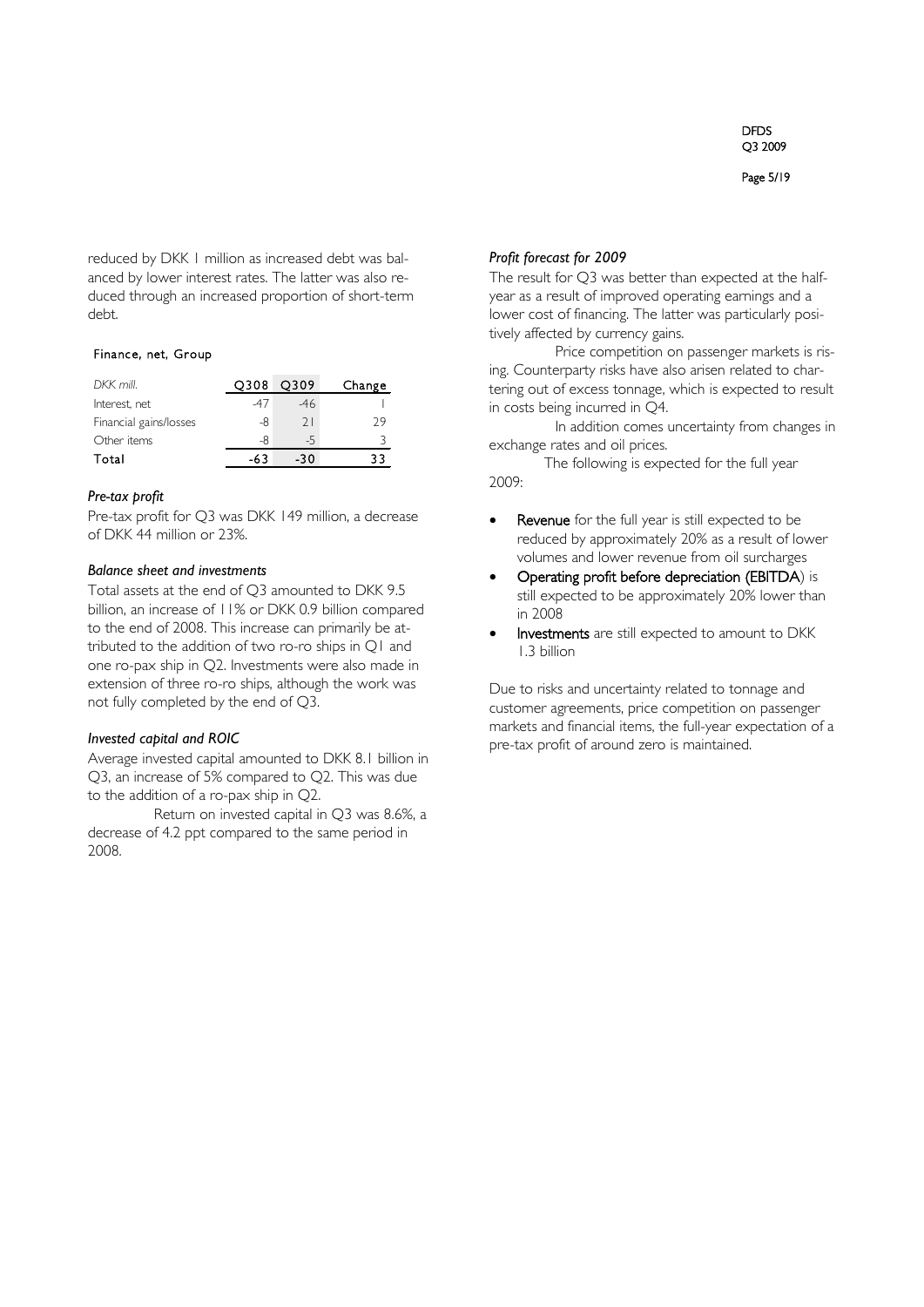### Ro-Ro Shipping

*Ro-Ro Shipping operates a network of routes based on ro-ro and ro-pax tonnage in the North Sea and the Baltic Sea. The main customer groups consist of international transport and shipping companies and manufacturers of large quantities of industrial goods.*

|                                               |         |       | 2008           |       |           |              | 2009           |       | 2009    | 2008           |
|-----------------------------------------------|---------|-------|----------------|-------|-----------|--------------|----------------|-------|---------|----------------|
| DKK mill.                                     | Q١      | Q2    | Q3             | Q4    | Full year | QI           | Q <sub>2</sub> | Q3    | $Q1-Q3$ | $Q1-Q3$        |
| Revenue                                       | 926     | 997   | .009           | 867   | 3.799     | 669          | 736            | 798   | 2.203   | 2.932          |
| Operating profit before depreciation (EBITDA) | 186     | 217   | 207            | 174   | 784       | 119          | 135            | 32    | 386     | 610            |
| Profit/loss on disposal of tangible assets    | $\circ$ |       |                |       |           | $\mathbf{0}$ | $\mathbf{0}$   |       |         | $\overline{0}$ |
| Depreciation                                  | $-62$   | $-65$ | $-66$          | $-53$ | $-246$    | $-63$        | $-69$          | $-73$ | $-205$  | $-193$         |
| Operating profit (EBIT)                       | 124     | 159   | 44             | 123   | 550       | 56           | 66             | 59    | 8       | 427            |
| Operating profit margin (EBIT), %             | 13.4    | 15.9  | 14.3           | 14.2  | 4.5       | 8.4          | 9.0            | 7.4   | 8.2     | 14.6           |
| Invested capital, average                     | 4.596   | 4.645 | 4.626          | 4.491 | 4.560     | 4.510        | 4.916          | 5.256 | 4.883   | $4,6$          |
| Return on invested capital (ROIC) p.a., %     | 10.8    | l I.9 | 12.2           | 10.7  | 1.7       | 4.7          | 5.0            | 4.4   | 4.8     | 11.5           |
| Lanemetres. '000                              | 2.611   | 2.663 | 2.474          | 2.269 | 10.017    | 2.139        | 2.274          | 2.333 | 6.746   | 7.748          |
| Passengers (Baltic Sea), '000                 | 45      | 58    | 8 <sub>1</sub> | 40    | 224       | 63           | 94             | 129   | 286     | 184            |

#### *General market trends*

The freight market was further stabilised in Q3 as the drop in volumes continued to level out. At the start of Q4, volume in several market areas is on a par with or higher than the same period last year. However, this trend should be seen in the context of the significant reduction in volume that occurred in Q4 2008. Freight rates continue to be under pressure due to lower capacity utilisation in the market.

#### *Activity trends*

The number of lane metres transported was 6% lower in Q3 than during the same period last year. The volume reduction was 9%, adjusted for collaboration on a route with Polferries that started in September 2008. The rate of decline in market growth was thus slower than in Q2.

On the North Sea, volumes improved on the route between Gothenburg and Tilbury, while the route between Gothenburg and Ghent in particular suffered from lower volumes as a result of reduced activity in the automobile industry.

Volumes were lower on the continental routes between the UK and Denmark, Germany and the Netherlands – with the exception of traffic between Germany and the UK, where volumes were level with 2008 as a result of an increase in the number of passenger vehicles. Freight rates were generally under pressure.

On the Baltic Sea, volumes and rates were lower in Q3 – with the exception of the route between Germany and Lithuania, where both freight and passenger volumes increased.

At the end of Q3 eight ships were chartered out and chartered older ro-pax vessel was laid up. There are counterparty risks related to three of the externally chartered ships.

#### *Financial performance*

Revenue for Q3 was reduced by 21% to DKK 798 million. Adjusted for oil-price surcharges, the reduction was 12% and adjusted for the transfer of the Esbjerg-Harwich route revenue was 6% lower. The chartering out of surplus tonnage had a positive impact on revenue.

Operating profit before depreciation (EBITDA) for Q3 was reduced by 36% to DKK 132 million. Adjusted for the transfer of the Esbjerg–Harwich route's passenger profit from Ro-Ro Shipping to Passenger Shipping with effect from start of 2009, the reduction was 30%. The lower performance was mainly due to a combination of lower freight volumes, lower average freight rates and reduced capacity utilisation. Costs increased on some routes due to the deployment of new tonnage.

Return on invested capital was 4.4% (12.2%) p.a. in Q3.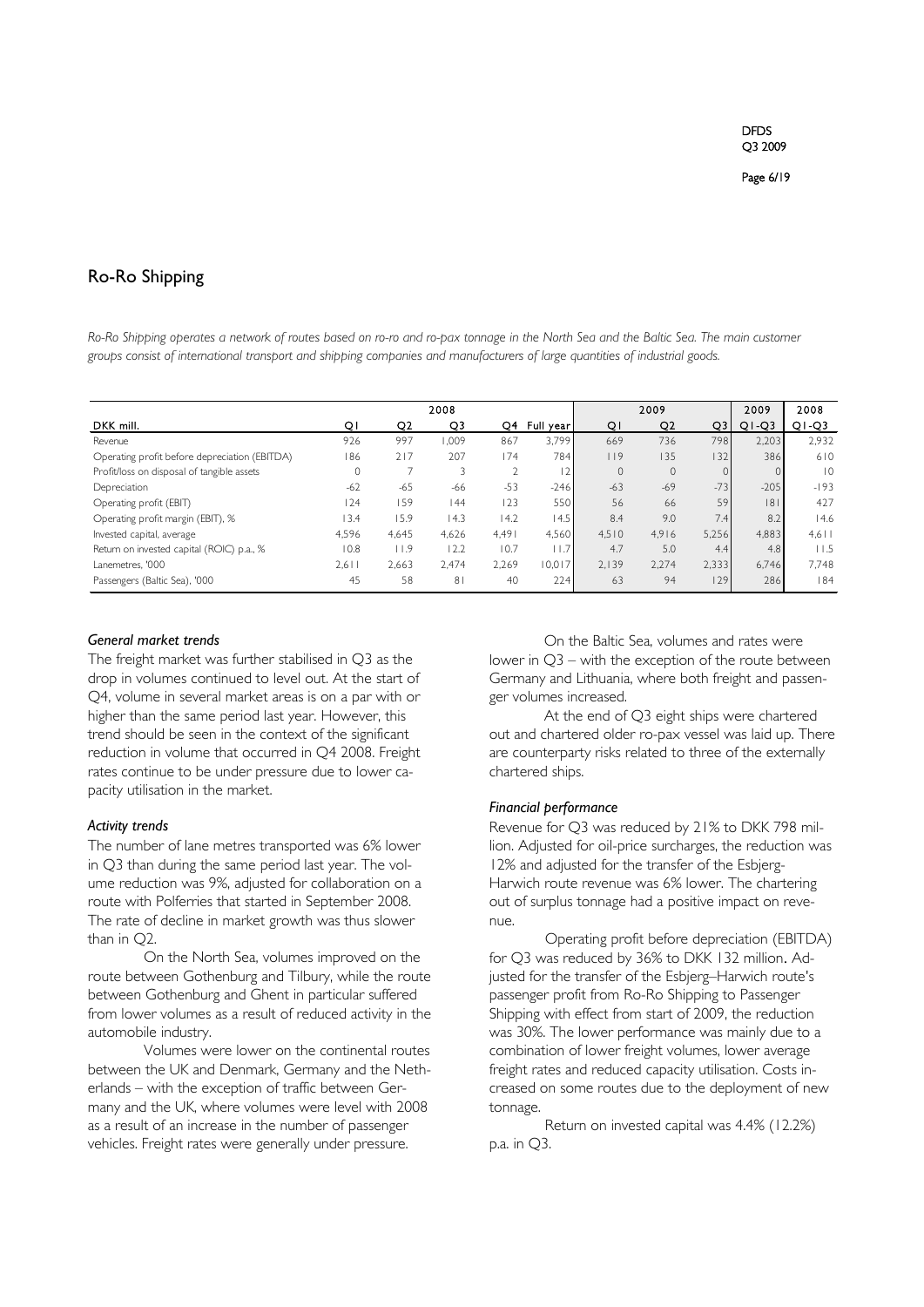#### Container shipping

*Container Shipping consists of route networks based on lo-lo tonnage in the North Sea, the Irish Sea and the north of Spain. The main customer groups consist of importers and exporters, as well as manufacturers of large quantities of industrial goods.*

|                                               |                 |                 | 2008           |                |                |          | 2009           |                | 2009    | 2008     |
|-----------------------------------------------|-----------------|-----------------|----------------|----------------|----------------|----------|----------------|----------------|---------|----------|
| DKK mill.                                     | Q١              | Q <sub>2</sub>  | Q3             | Q4             | Full year      | QI       | Q <sub>2</sub> | Q <sub>3</sub> | $Q1-Q3$ | $Q1-Q3$  |
| Revenue                                       | 425             | 437             | 419            | 355            | .636           | 294      | 287            | 286            | 867     | 1,281    |
| Operating profit before depreciation (EBITDA) | 24              | 26              | 26             | 5              | 8 <sup>1</sup> |          | 8              |                | 24      | 76       |
| Associates                                    |                 | $-1$            |                | $\overline{a}$ |                | $\Omega$ |                |                |         |          |
| Profit/loss on disposal of tangible assets    | $\Omega$        | $\Omega$        | $\Omega$       |                |                | $\Omega$ | $\mathbf{0}$   | $-3$           | $-3$    | $\Omega$ |
| Depreciation                                  | $-19$           | $-19$           | $-17$          | $-56$          | $-11$          | $-14$    | $-14$          | $-14$          | $-42$   | $-55$    |
| Operating profit (EBIT)                       | 6               | 6               | $\overline{0}$ | $-51$          | $-29$          | $-9$     | $-5$           | -6             | $-20$   | 22       |
| Operating profit margin (EBIT), %             | $\mathsf{I}$ .4 | $\mathsf{I}$ .4 | 2.4            | $-14.4$        | $-1.8$         | $-3.1$   | $-1.7$         | $-2.1$         | $-2.3$  | 1.7      |
| Invested capital, average                     | 774             | 757             | 754            | 667            | 729            | 620      | 630            | 615            | 617     | 764      |
| Return on invested capital (ROIC) p.a., %     | 3.2             | 3.0             | 4.9            | $-28.9$        | $-3.7$         | $-5.5$   | $-3.3$         | $-3.4$         | $-4.2$  | 3.6      |
| Tons, '000                                    | 642             | 631             | 622            | 551            | 2,446          | 450      | 425            | 449            | 1,324   | 1,895    |
| Containers, '000                              | 27              | 30              | 28             | 24             | 109            | 22       | 22             | 21             | 65      | 85       |

#### *Market trends*

The economic downturn has resulted in low levels of activity in Container Shipping's key markets – Ireland, the UK and Norway. The bulk market has also weakened significantly.

The rate of negative market growth is declining, but freight rates remain under pressure due to tonnage overcapacity.

#### *Activity trends*

Levels of activity for industrial logistics based in Norway (DFDS Lys Line) were lower. Adapting these activities to the market situation resulted in the closure of a route between Norway and Ireland at the end of Q3. Contract volumes from this route have been transferred to other routes in the network, including Ro-Ro Shipping. The other activities improved their financial performance in Q3 on the basis of previous adjustments.

The result for charter activities in the bulk market was significantly lower in Q3 due to exceptionally low freight rates. The majority of charter contracts are expected to be terminated before the end of the year, when four out of six ships will be returned.

The routes between Ireland and the Continent faced growing competitive pressure in Q3, which led to a reduction in capacity utilisation. Financial performance on the Spain route improved in Q3 following the renegotiation of charter agreements earlier this year.

#### *Financial performance*

Revenue for Q3 was reduced by 32% to DKK 286 million as a result of reduced capacity, lower volumes and lower rates in all areas of activity.

Operating profit before depreciation (EBITDA) for Q3 was reduced by 58% to DKK 11 million. Approximately two thirds of the decline can be attributed to the chartering activities due to the significant weakening of the charter market. The rest of the reduction is primarily due to lower paper volumes and some decline in financial performance of DFDS Container Line's activities between Ireland and the Continent.

Return on invested capital was -3.4% (4.9%) p.a. in Q3.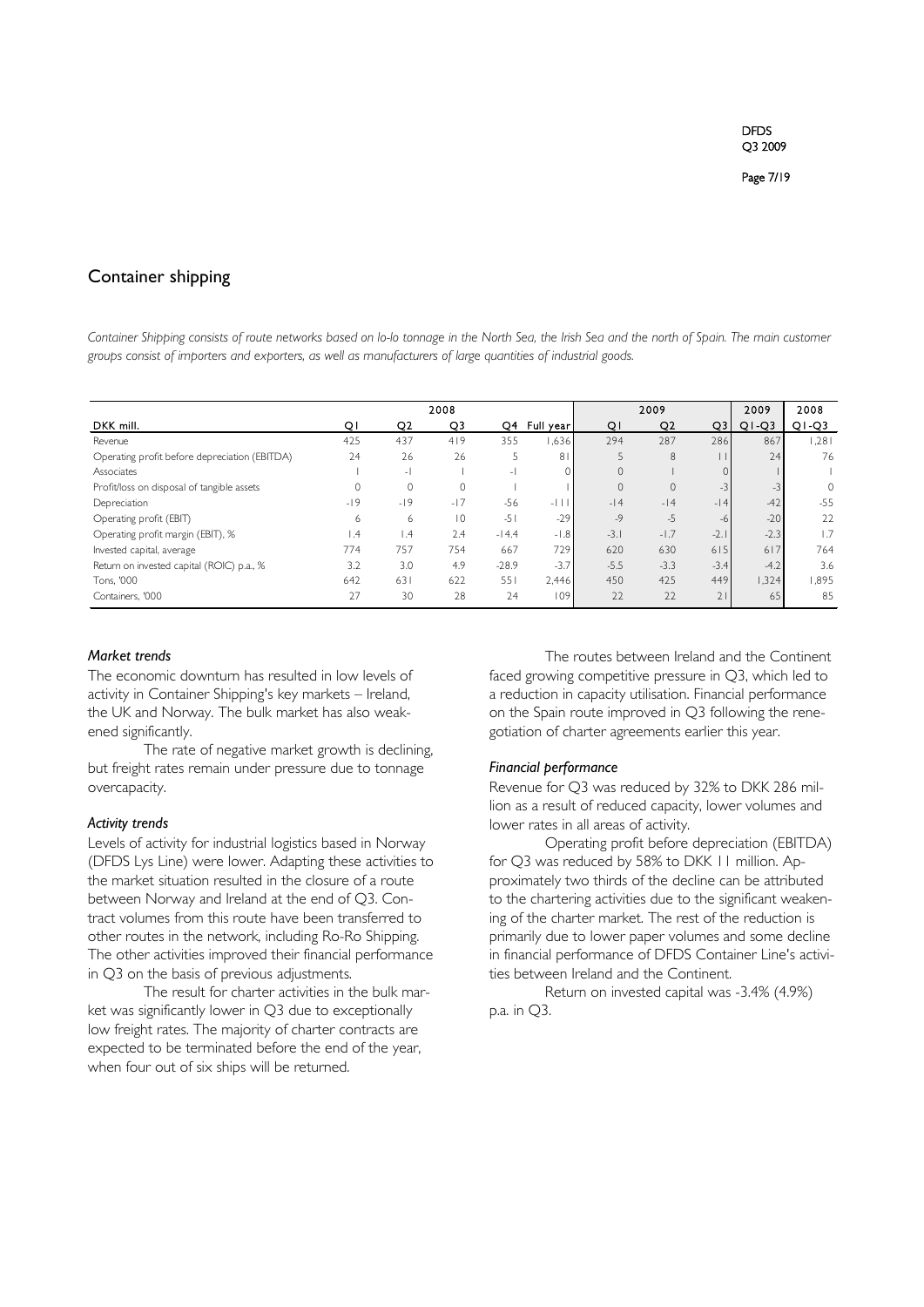#### Passenger Shipping

*Passenger Shipping runs a network of passenger routes based on cruise-ferry tonnage in the North Sea and Kattegat/Skagerrak. The most important customer groups are passengers with their own cars, Mini Cruise passengers, conferences and tour operators. In addition, DFDS Canal Tours operates tours around the canals of Copenhagen.*

|                                               |         |                | 2008     |       |           |         | 2009         |       | 2009    | 2008    |
|-----------------------------------------------|---------|----------------|----------|-------|-----------|---------|--------------|-------|---------|---------|
| DKK mill.                                     | Q١      | Q <sub>2</sub> | Q3       | Q4    | Full year | QI      | Q2           | Q3    | $Q1-Q3$ | $Q1-Q3$ |
| Revenue                                       | 320     | 503            | 602      | 354   | 1.779     | 280     | 443          | 545   | .268    | I.425   |
| Operating profit before depreciation (EBITDA) | $-88$   | 55             | 64       | 63    | 194       | $-4$    | 105          | 187   | 251     | 3       |
| Profit/loss on disposal of tangible assets    | $\circ$ |                | $\Omega$ | 0     |           | 0       | $\mathbf{0}$ |       |         |         |
| Depreciation                                  | $-47$   | $-46$          | $-44$    | $-43$ | $-180$    | $-44$   | $-62$        | $-45$ | $-151$  | $-137$  |
| Operating profit (EBIT)                       | $-135$  | $\overline{0}$ | 120      | 20    | 15        | $-85$   | 43           | 142   | 100     | $-5$    |
| Operating profit margin (EBIT), %             | $-42.2$ | 2.0            | 19.9     | 5.6   | 0.8       | $-30.4$ | 9.7          | 26.1  | 7.9     | $-0.4$  |
| Invested capital, average                     | .840    | 1.767          | 1.750    | 1,782 | 1.794     | 1.758   | 1,693        | .659  | 1.708   | 1.795   |
| Return on invested capital (ROIC) p.a., %     | $-29.3$ | 1.9            | 26.5     | 4.4   | 0.8       | $-18.2$ | 9.6          | 33.1  | 7.5     | $-0.3$  |
| Passengers, '000                              | 271     | 390            | 462      | 289   | 1.412     | 249     | 368          | 427   | 1,044   | 1,123   |

#### *Market trends*

The slowdown in the economy has led to a reduction in the level of activity in the Northern European travel market, although passenger markets have on the whole been more resilient than freight markets.

There is a rising trend of late bookings which is contributing to an increase in price competition.

#### *Activity trends*

The number of passengers in Q3 was 4% higher, adjusted for the closure of the Bergen route at the start of September 2008.

On the Oslo route, passenger numbers in Q3 were 1% lower, while the average revenue per ticket per passenger increased by 2%. Onboard revenue was lower but this was offset by cost savings, including in hotel operations. Lower bunker costs on the route were offset by the cancellation of oil-price surcharges and financial performance was on a par with 2008.

On the Amsterdam route, passenger numbers increased by 9% while the average revenue per ticket per passenger remained at the 2008 level, despite the weakened pound sterling. Revenue per passenger on board was reduced, but this was partially offset by improved margins. Freight revenue was lower than in 2008. As a result of the increased passenger volumes

and cost savings, the route's financial performance improved considerably. Around one-third of the improvement can be attributed to lower net bunker costs.

On the Esbjerg route, the number of passengers increased by 7%. At the start of 2009, the route's profit for passenger activities was transferred from Ro-Ro Shipping to Passenger Shipping. Previously, Passenger Shipping received commission on sales activities.

#### *Financial performance*

Revenue for Q3 was DKK 545 million, a reduction of 9% compared to the same period last year. Adjusted for the closure of the Bergen route and the transfer of Esbjerg-Harwich, revenue was reduced by 5%.

Operating profit before depreciation (EBITDA) for Q3 improved by 14% or DKK 23 million to DKK 187 million. Passenger Shipping's improved financial performance can be attributed to a combination of more passengers and generally lower costs. Revenue was also generated though the hedging of bunker costs.

The profit impact of the transfer of Esbjerg-Harwich is offset by the closure of the Bergen route as the latter route was profitable in Q3 2008. Restructuring costs was DKK 7 million in Q3 2008.

Return on invested capital was 33.1% (26.5%) p.a. in Q3.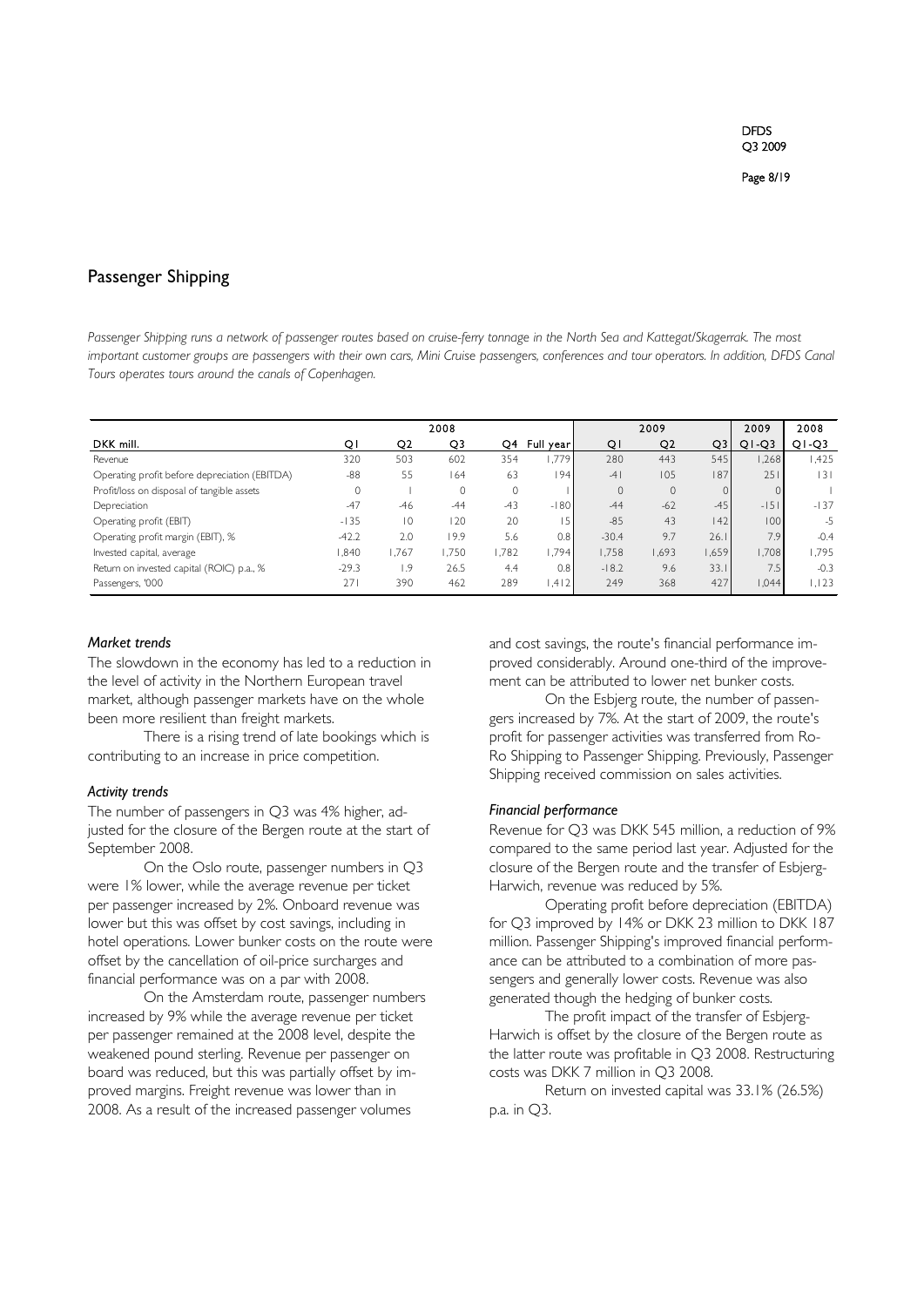#### Terminal Services

*Terminal Services runs its own terminals in Denmark, England, the Netherlands and Norway, which mainly process unit loads, e.g. trailers, containers, automobiles and industrial goods. Some terminals also process passengers.*

|                                               |        |        | 2008     |         |              |          | 2009           |                          | 2009    | 2008    |
|-----------------------------------------------|--------|--------|----------|---------|--------------|----------|----------------|--------------------------|---------|---------|
| DKK mill.                                     | Q١     | Q2     | Q3       |         | Q4 Full year | QI       | Q <sub>2</sub> | Q3                       | $Q1-Q3$ | $Q1-Q3$ |
| Revenue                                       | 168    | 169    | 166      | 44      | 647          | 128      | 135            | 145                      | 408     | 503     |
| Operating profit before depreciation (EBITDA) |        | 0      |          | $-34$   | $-31$        | $-13$    | $-4$           | $\overline{\phantom{a}}$ | $-18$   | 3       |
| Associates                                    |        | 0      | $\Omega$ |         |              | $\Omega$ | $\mathbf{0}$   |                          |         | $\circ$ |
| Profit/loss on disposal of tangible assets    |        |        | $\Omega$ | $\circ$ |              |          | $\mathbf{0}$   |                          |         |         |
| Depreciation                                  | -6     | -6     | -5       | $-6$    | $-23$        | $-5$     | -6             | -6                       | $-17$   | $-17$   |
| Operating profit (EBIT)                       | $-3$   | $-5$   | -5       | $-39$   | $-52$        | $-18$    | $-10$          |                          | $-35$   | $-13$   |
| Operating profit margin (EBIT), %             | $-1.8$ | $-3.0$ | $-3.0$   | $-27.1$ | $-8.0$       | $-14.1$  | $-7.4$         | $-4.8$                   | $-8.6$  | $-2.6$  |
| Invested capital, average                     | 419    | 408    | 401      | 356     | 391          | 314      | 32             | 321                      | 318     | 410     |
| Return on invested capital (ROIC) p.a., %     | $-2.7$ | $-4.3$ | $-4.6$   | $-43.4$ | $-13.0$      | $-22.1$  | $-11.7$        | $-7.9$                   | $-14.1$ | $-3.8$  |
| Tons, '000                                    | 4,543  | 4.199  | 4,033    | 3,656   | 16,431       | 3.246    | 3,356          | 3,552                    | 10,154  | 2,775   |

#### *Market trends*

The overall market trend closely reflects the situation in Ro-Ro Shipping and Container Shipping, due to the high proportion of internal revenue from those two business areas. The market for third-party volumes stagnated somewhat in Q3.

#### *Activity trends*

Most terminals was impacted by lower volumes from own routes in Q3, as well as lower third-party volumes.

Break bulk stagnated at the DFDS Multi Terminal in Rotterdam during the quarter. Operations at the DFDS Nordic Terminal in Immingham were further rationalised in Q3. Staff numbers were reduced and the terminal's financial performance improved. However, the improvements are still offset by low capacity utilisation and the terminal is thus still loss making.

#### *Financial performance*

Revenue in Q3 was DKK 145 million, 13% lower than the same period last year. The reduction can primarily be attributed to lower volumes on DFDS's own routes and the weakened pound sterling.

The operating result before depreciation (EBITDA) for Q3 was DKK -1 million, which was a reduction of DKK 1 million compared to 2008. The negative operating profit can be attributed to the Immingham terminal, although results improved in Q3 as a result of implemented adjustments. The business area's lower operating income was due to reduced activity levels in the Esbjerg and Maasvlakte terminals.

Return on invested capital was -7.9% (-4.6%) p.a. in Q3.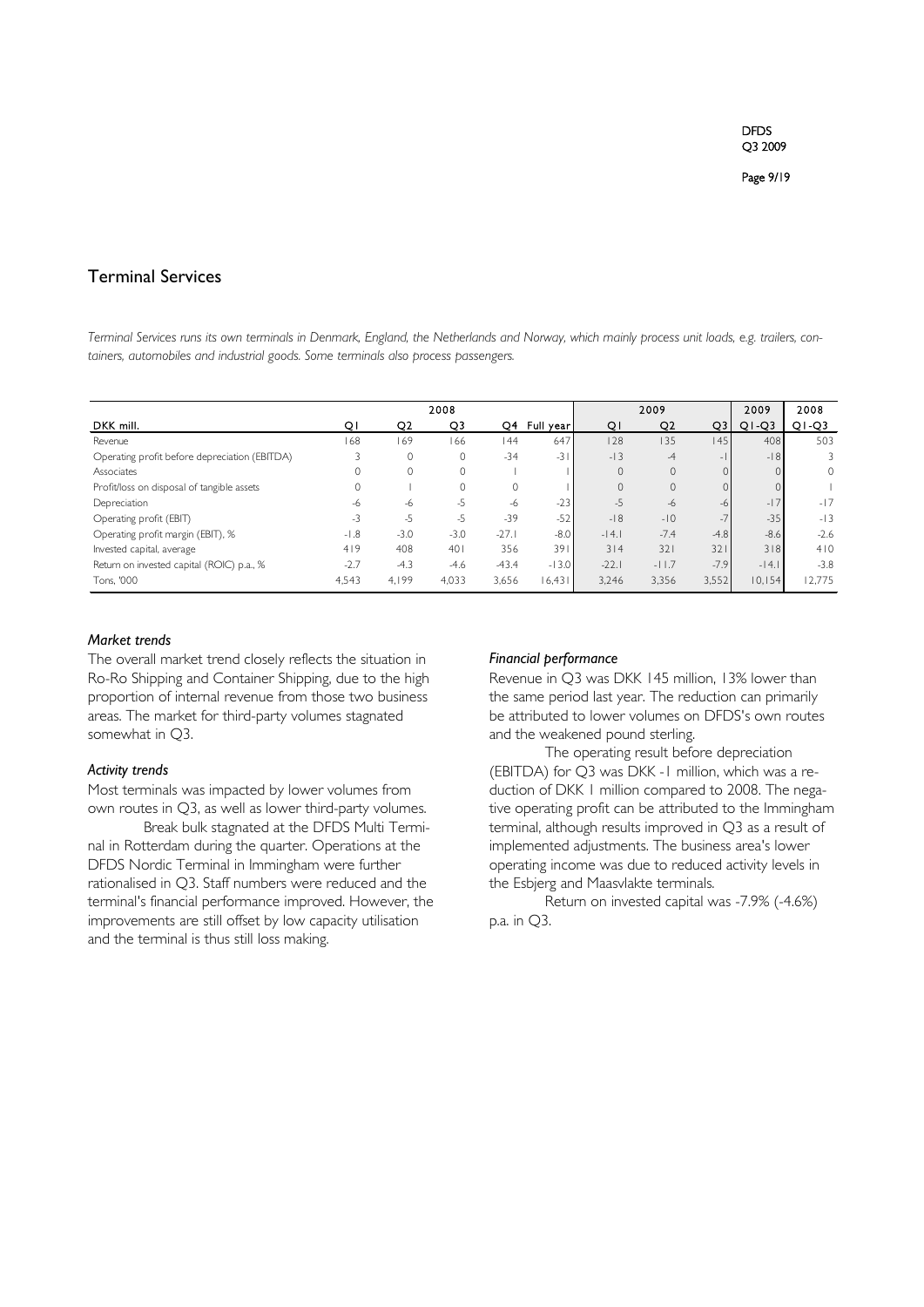#### Trailer Services

*Trailer Services operates trailer companies in Norway, Sweden, Denmark, Finland, Germany, Belgium, the Netherlands, Great Britain and Ireland, which primarily service the market by providing transport solutions for full loads using DFDS's route network.*

|                                               |                |      | 2008                     |        |                 |                | 2009           |        | 2009                | 2008    |
|-----------------------------------------------|----------------|------|--------------------------|--------|-----------------|----------------|----------------|--------|---------------------|---------|
| DKK mill.                                     | Q١             | Q2   | Q3                       | Q4     | Full year       | QI             | Q <sub>2</sub> | Q3     | $Q1-Q3$             | $Q1-Q3$ |
| Revenue                                       | 258            | 262  | 230                      | 213    | 963             | 182            | 201            | 195    | 578                 | 750     |
| Operating profit before depreciation (EBITDA) | 15             | 9    |                          |        | 31              | $\overline{2}$ | 13             |        | 32                  | 29      |
| Profit/loss on disposal of tangible assets    |                |      |                          |        |                 | $\mathbf{0}$   |                |        |                     |         |
| Depreciation                                  | -8             | $-7$ | $-1$                     | -6     | $-28$           | -6             | $-8$           | $-9$   | $-23$               | $-22$   |
| Operating profit (EBIT)                       |                |      | $\overline{\phantom{a}}$ | $-3$   |                 | <sub>b</sub>   | 6              |        |                     | 8       |
| Operating profit margin (EBIT), %             | 2.7            |      | $-0.9$                   | $-1.4$ | 0.5             | 3.3            | 3.0            | $-0.5$ | $\left[ .9 \right]$ |         |
| Invested capital, average                     | 234            | 229  | 228                      | 228    | 231             | 229            | 243            | 285    | 257                 | 231     |
| Return on invested capital (ROIC) p.a., %     | 12.5           | 4.9  | $-3.7$                   | $-6.8$ | .8              | 9.7            | 8.5            | 0.     | 5.7                 | 4.4     |
| Shipments, '000                               | $\overline{2}$ | 20   | 17                       | 16     | 74 <sub>1</sub> | 16             |                | 6      | 49                  | 58      |

#### *Market trends*

Trailer Services' main markets are Sweden, UK and the Continent. Activity levels has declined significantly in all market areas, resulting in increased price competition. Competition from Eastern European haulage contractors in particular continues to grow, which has contributed to a general fall in haulage costs.

#### *Activity trends*

The total number of consignments in Q3 was reduced by 4%. The slowdown in market growth was therefore eased compared to Q2.

Lower volumes and an imbalance in traffics between Sweden and the UK increased the positioning of empty trailers and therefore the cost level. The Belgian company Halléns continued to make progress in Q3 following the changes made in the company. The smaller operation run by the business area's German company made good progress.

#### *Financial performance*

Revenue for Q3 was reduced by 15% to DKK 195 million as a result of lower activity levels and reduced income from diesel-surcharges.

Operating profit before depreciation (EBITDA) rose by 40% to DKK 7 million due to the improvement of the EBITDA margin to 3.6% (2.2%). The majority of the progress can be attributed to the Belgian company, where operations have stabilised. The result for the Swedish company was reduced significantly, partly due to lower activity and costs associated with imbalances in traffic flows.

Return on invested capital in Q3 was 0.1% (- 3.7%) p.a.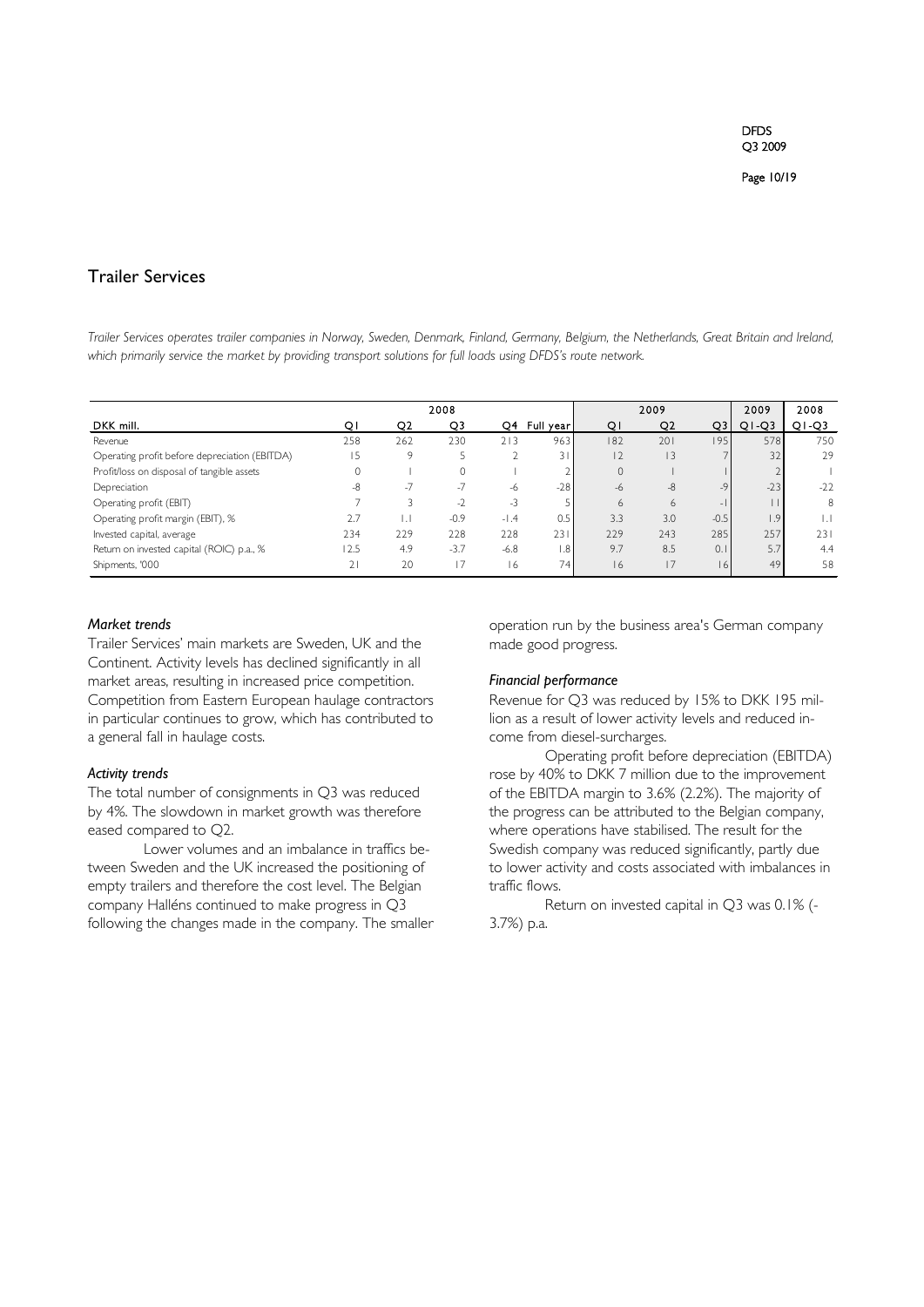Page 11/19

#### Statement by the Executive Board and Board of Directors

The Board of Directors and the Executive Board have today discussed and approved the interim financial report for the period 1 January – 30 September 2009 for DFDS A/S.

The interim financial report, which has not been audited or reviewed by the company's accountant, has been prepared in accordance with IAS 34, "Presentation of Interim Financial Statements", as adopted by the EU, and in accordance with additional Danish disclosure requirements for interim financial reports for listed companies.

We consider the interim financial report to provide a true and fair view of the Group's assets, liabilities and financial position at 30 September 2009 and of the result of the Group's operations and cash flows for the period 1 January – 30 September 2009.

We also consider the management's review to contain a fair account of the development of the Group's activities and financial position, the profit for the period and of the Group's financial position as a whole as well as a description of the most significant risks and uncertainties faced by the Group.

Copenhagen, 12 November 2009

#### *Executive Board*

Niels Smedegaard Torben Carlsen<br>CFO CO CEO CFO

#### *Board of Directors*

Bent Østergaard Vagn Sørensen Claus Arnhild\*

Deputy Chairman

Michael Helbo\* Jill Lauritzen Melby Anders Moberg

Thomas Mørk\* Ingar Skaug Lene Skole Lene Skole

\* Employee elected board members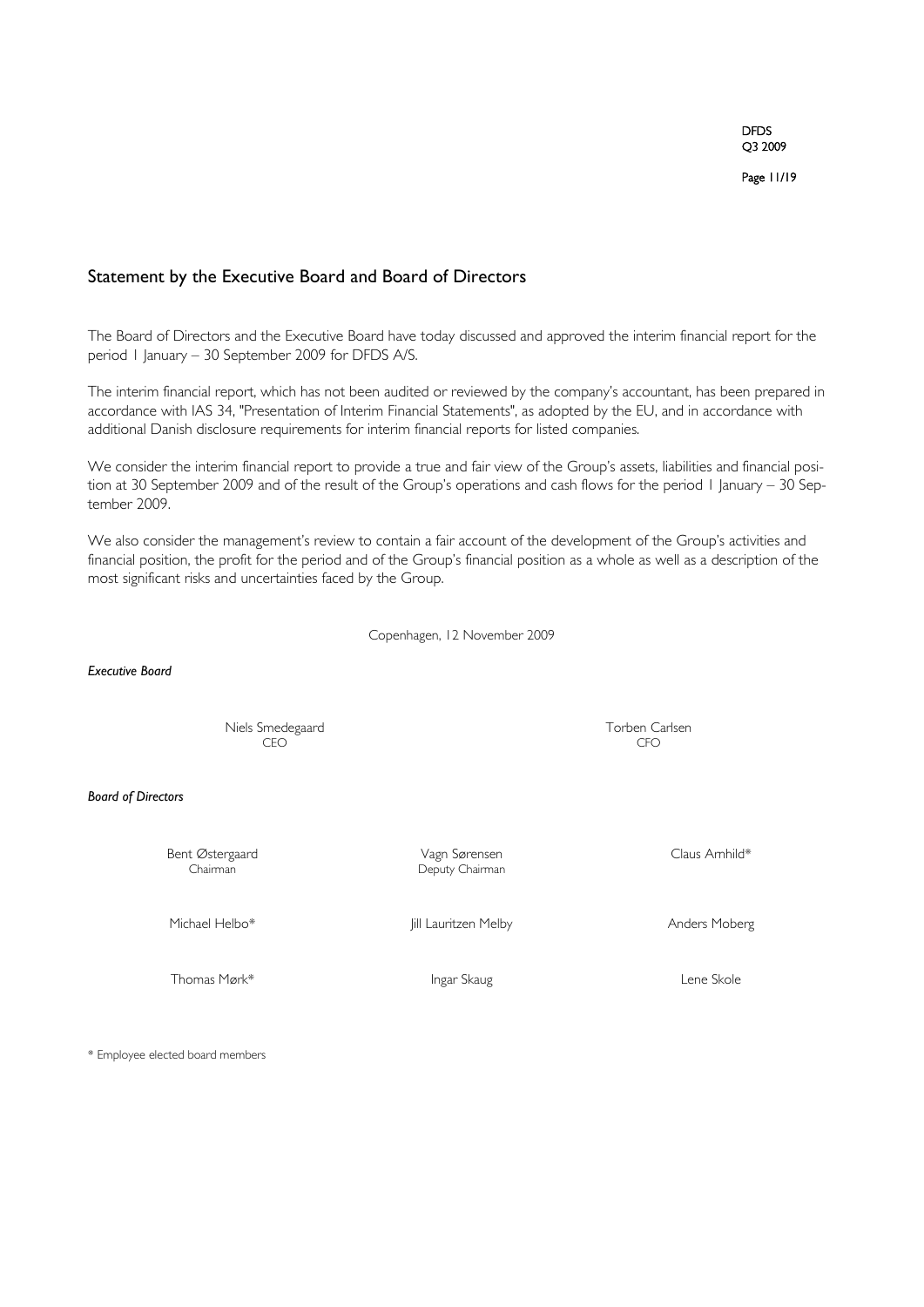### DFDS Group – Income Statement

|                                                          | 2009           | 2008           | 2009                    | 2008       | 2008       |
|----------------------------------------------------------|----------------|----------------|-------------------------|------------|------------|
| DKK mill.                                                | Q <sub>3</sub> | Q <sub>3</sub> | $Q1-Q3$                 | $Q1-Q3$    | Full year  |
|                                                          |                |                |                         |            |            |
| Revenue                                                  | 1,819.4        | 2,258.8        | 4,898.4                 | 6,412.0    | 8,193.6    |
|                                                          |                |                |                         |            |            |
| Costs:                                                   |                |                |                         |            |            |
| Operating costs related to ships                         | $-892.6$       | $-1,216.4$     | $-2,503.6$              | $-3,631.3$ | $-4,586.3$ |
| Charter hire                                             | $-163.8$       | $-162.5$       | $-475.9$                | $-490.6$   | $-690.3$   |
| Staff costs                                              | $-329.9$       | $-364.7$       | $-989.1$                | $-1,132.1$ | $-1,481.4$ |
| Other costs of operation, sales and administration       | $-105.3$       | $-121.8$       | $-287.1$                | $-332.9$   | $-424.1$   |
| Total costs                                              | $-1,491.6$     | $-1,865.4$     | $-4,255.7$              | $-5,586.9$ | $-7,182.1$ |
| Operating profit before depreciation (EBITDA)            | 327.8          | 393.4          | 642.7                   | 825.1      | 1,011.5    |
| Share of profit of associates                            | 0.4            | 0.2            | 1.6                     | $\vert A$  | 2.2        |
| Profit/loss on disposal of tangible assets               | $-1.9$         | 3.5            | $-0.3$                  | 36.3       | 45.4       |
| Depreciation and impairment                              |                |                |                         |            |            |
| Depreciation on ships                                    | $-115.5$       | $-109.6$       | $-334.2$                | $-332.4$   | $-437.0$   |
| Depreciation on other fixed assets                       | $-33.2$        | $-32.4$        | $-92.7$                 | $-99.5$    | $-134.8$   |
| Impairment losses for ships and other non-current assets | 0.0            | 0.0            | $-18.0$                 | 0.0        | $-42.4$    |
| Value adjustment goodwill/negative goodwill              | 0.5            | 0.8            | $\mathsf{I}.\mathsf{4}$ | 4.4        | 19.9       |
| Total depreciation and impairment                        | $-148.2$       | $-141.2$       | $-443.5$                | $-427.5$   | $-594.3$   |
| Operating profit (EBIT)                                  | 178.1          | 255.9          | 200.5                   | 435.3      | 464.8      |
| Financial income                                         | 20.4           | 4.3            | 29.4                    | 16.6       | 32.6       |
| Financial expenses                                       | $-50.0$        | $-67.5$        | $-154.0$                | $-190.4$   | $-277.6$   |
| Profit before tax                                        | 148.5          | 192.7          | 75.9                    | 261.5      | 219.8      |
| Tax on profit                                            | $-1.6$         | $-8.2$         | 22.9                    | $-16.5$    | 32.2       |
| Profit for the period                                    | 146.9          | 184.5          | 98.8                    | 245.0      | 252.0      |
|                                                          |                |                |                         |            |            |
| Attributable to:                                         |                |                |                         |            |            |
| Equity holders of DFDS A/S                               | 145.4          | 182.9          | 96.2                    | 238.4      | 245.5      |
| Minority interests                                       | 1.5            | 1.6            | 2.6                     | 6.6        | $6.5\,$    |
|                                                          | 146.9          | 184.5          | 98.8                    | 245.0      | 252.0      |
| Basic earnings per share (EPS) of DKK 100                | 18.90          | 23.78          | 12.50                   | 31.04      | 31.99      |
| Diluted earnings per share (EPS-D) of DKK 100            | 18.90          | 23.77          | 12.50                   | 30.97      | 31.91      |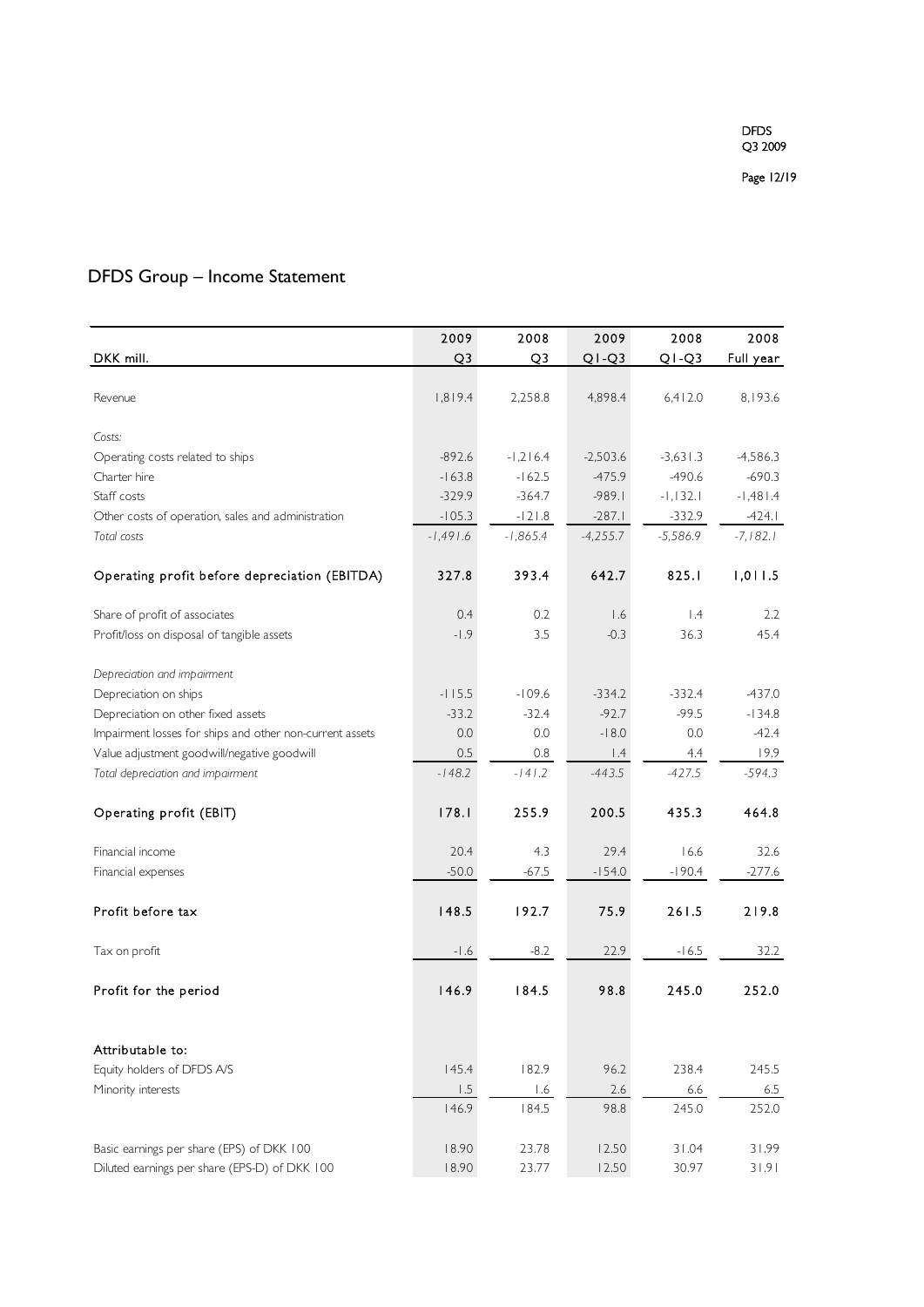### DFDS Group - Comprehensive income

|                                                                  | 2009           | 2008      | 2009    | 2008    | 2008      |
|------------------------------------------------------------------|----------------|-----------|---------|---------|-----------|
| DKK mill.                                                        | Q <sub>3</sub> | Q3        | $Q1-Q3$ | $Q1-Q3$ | Full year |
|                                                                  |                |           |         |         |           |
| Profit for the period                                            | 146.9          | 184.5     | 98.8    | 245.0   | 252.0     |
|                                                                  |                |           |         |         |           |
| Other comprehensive income                                       |                |           |         |         |           |
| Value adjustment of hedging instruments                          | 0.3            | 19.5      | 82.3    | 45.2    | $-84.1$   |
|                                                                  |                |           |         |         |           |
| Value adjustment of hedging instruments transferred to revenue   | $-2.2$         | 2.4       | $-9.6$  | 3.4     | 1.7       |
| Value adjustment of hedging instruments transferred to           |                |           |         |         |           |
| operating expenses                                               | $-13.8$        | $-0.1$    | $-51.0$ | 12.8    | 6.6       |
| Value adjustment of hedging instruments transferred to financial |                |           |         | $-2.7$  |           |
| expenses                                                         | 8.4            | $-0.6$    | 14.6    |         | 0.0       |
| Tax of equity movements                                          | 0.0            | $-0.3$    | 0.0     | 0.0     | 0.0       |
| Currency translation, foreign companies                          | 42.2           | $-31.2$   | 84.0    | $-41.2$ | $-171.8$  |
| Revaluation of securities                                        | 1.9            | $-4.5$    | 5.8     | $-4.8$  | $-8.0$    |
|                                                                  |                |           |         |         |           |
| Comprehensive income for the period                              | 183.7          | 169.7     | 224.9   | 257.7   | $-3.6$    |
|                                                                  |                |           |         |         |           |
|                                                                  |                |           |         |         |           |
|                                                                  |                |           |         |         |           |
| Comprehensive income for the period is attributed to             |                |           |         |         |           |
| Equity holders of DFDS A/S                                       | 182.2          | 168.3     | 222.4   | 251.1   | $-9.3$    |
| Minority interests                                               | 1.5            | $\vert A$ | 2.5     | 6.6     | 5.7       |
|                                                                  | 183.7          | 169.7     | 224.9   | 257.7   | $-3.6$    |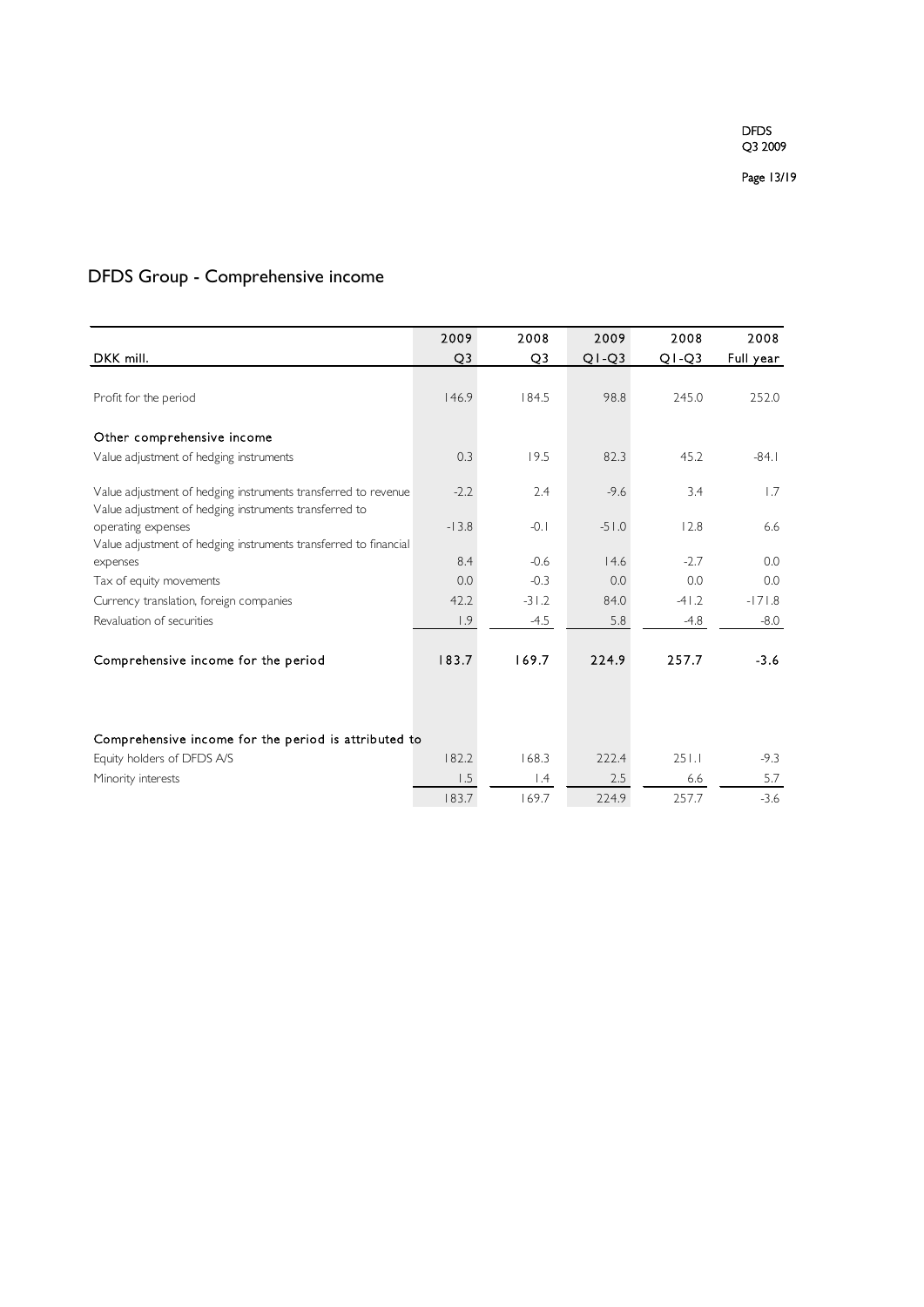Page 14/19

### DFDS Group - Balance Sheet, Assets

|                                                                       | 30.09.           | 30.09.  | 31.12.  |
|-----------------------------------------------------------------------|------------------|---------|---------|
| DKK mill.                                                             | 2009             | 2008    | 2008    |
|                                                                       |                  |         |         |
| Goodwill                                                              | 343.6            | 332.7   | 318.8   |
| Other non-current intangible assets                                   | 20.8             | 85.4    | 34.5    |
| Software                                                              | 59.0             | 40.0    | 57.9    |
| Development projects in progress                                      | 6.8              | 13.4    | 4.0     |
| Total non-current intangible assets                                   | 430.2            | 471.5   | 415.2   |
| <b>Buildings</b>                                                      | 75.8             | 76.7    | 76.8    |
| Terminals                                                             | 282.7            | 321.7   | 283.0   |
| Ships                                                                 | 6,638.8          | 5,930.3 | 5,663.5 |
| Equipment, etc.                                                       | 314.9            | 266.9   | 293.6   |
|                                                                       | 208.8            | 245.6   | 236.9   |
| Work in progress and prepayments<br>Total non-current tangible assets | 7,521.0          | 6,841.2 | 6,553.8 |
|                                                                       |                  |         |         |
| Investments in associates                                             | 4.2              | 5.2     | 4.1     |
| Receivables                                                           | 25.7             | 27.0    | 27.7    |
| Securities                                                            | 31.3             | 27.9    | 25.5    |
| Deferred tax assets                                                   | 106.2            | 68.0    | 73.0    |
| Total other non-current assets                                        | 167.4            | 128.1   | 130.3   |
| Total non-current assets                                              | 8,118.6          | 7,440.8 | 7,099.3 |
| Inventories                                                           | 85.1             | 111.7   | 79.6    |
| Trade receivables                                                     | 814.2            | 978.0   | 741.3   |
| Amounts owed by associates                                            | $\overline{0}$ . | 16.1    | 2.3     |
| Other receivables and current assets                                  | 124.5            | 131.4   | 103.4   |
| Prepayments                                                           | 98.3             | 111.8   | 97.9    |
| Cash at bank and in hand                                              | 131.3            | 342.6   | 301.6   |
|                                                                       | 1,254.4          | 1,691.6 | 1,326.1 |
| Assets classified as held for sale                                    | 167.0            | 185.2   | 185.0   |
| Total current assets                                                  | 1,421.4          | 1,876.8 | 1,511.1 |
| Total assets                                                          | 9,540.0          | 9,317.6 | 8,610.4 |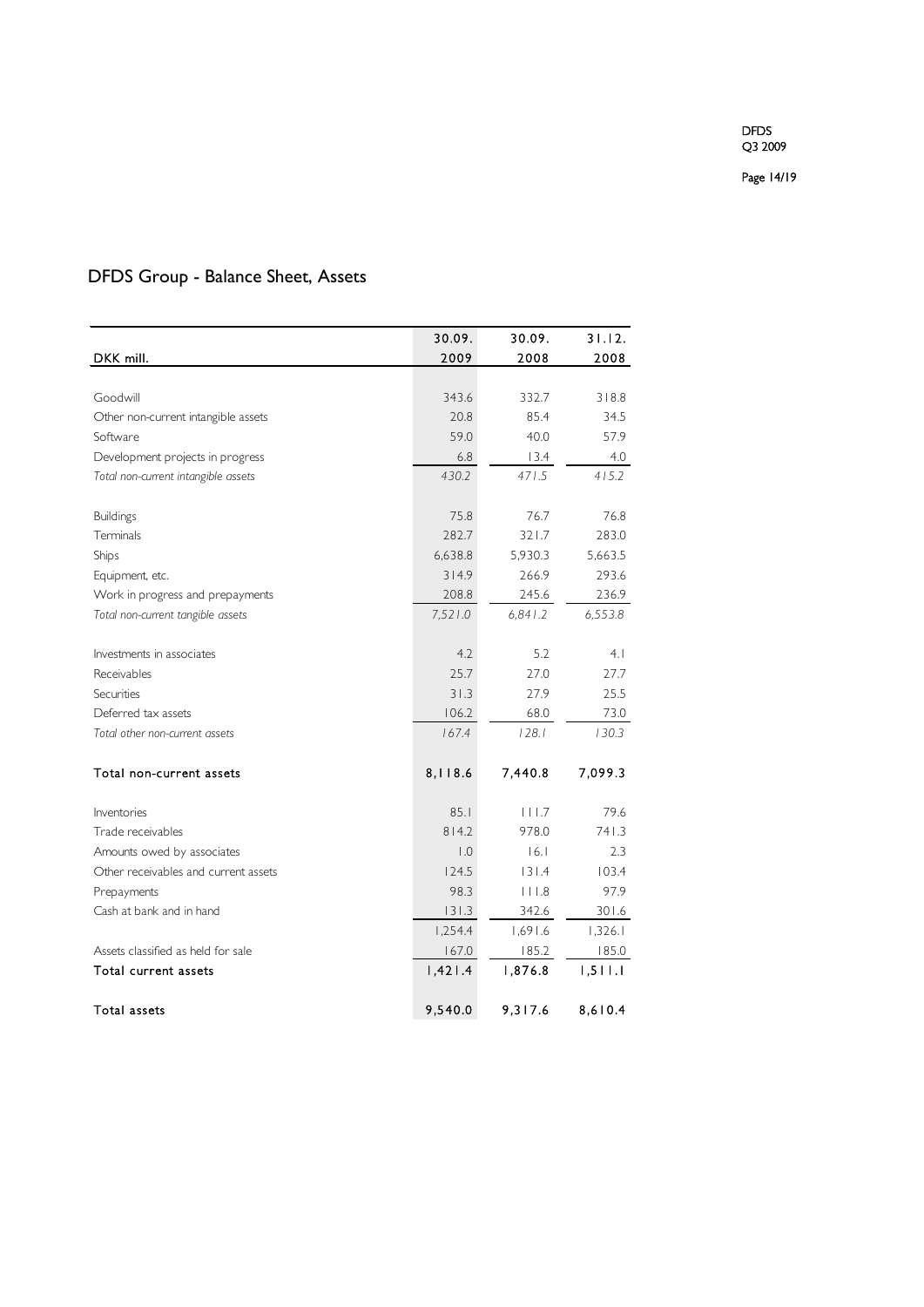Page 15/19

## DFDS Group - Balance Sheet, Equity and Liabilities

|                                                         | 30.09.   | 30.09.   | 31.12.   |
|---------------------------------------------------------|----------|----------|----------|
| DKK mill.                                               | 2009     | 2008     | 2008     |
|                                                         |          |          |          |
| Share capital                                           | 800.0    | 800.0    | 800.0    |
| Reserves                                                | $-182.0$ | $-38.1$  | $-308.5$ |
| Retained earnings                                       | 3,020.0  | 2,923.5  | 2,922.5  |
| Total equity attributable to equity holders of DFDS A/S | 3,638.0  | 3,685.4  | 3,414.0  |
| Minority interests                                      | 46.5     | 97.1     | 70.5     |
| Total equity                                            | 3,684.5  | 3,782.5  | 3,484.5  |
|                                                         |          |          |          |
| Interest bearing liabilities                            | 3,149.0  | 2,989.0  | 2,682.1  |
| Deferred tax                                            | 161.2    | 217.8    | 153.6    |
| Pension and jubilee liabilities                         | 180.9    | 213.9    | 170.2    |
| Other provisions                                        | 0.0      | 0.0      | 0.0      |
| Total non-current liabilities                           | 3,491.1  | 3,420.7  | 3,005.9  |
|                                                         |          |          |          |
| Interest bearing liabilities                            | 1,173.8  | 903.1    | 954.1    |
| Trade payables                                          | 320.1    | 350.5    | 308.3    |
| Amounts owed by associates                              | 0.7      | 0.2      | 0.0      |
| Other provisions                                        | 9.0      | 12.6     | 9.7      |
| Corporation tax                                         | 32.2     | 32.4     | 23.8     |
| Other payables                                          | 703.5    | 602.4    | 622.2    |
| Deferred income                                         | 82.6     | 128.2    | 116.9    |
|                                                         | 2,321.9  | 2,029.4  | 2,035.0  |
| Liabilities related to assets held for sale             | 42.5     | 85.0     | 85.0     |
| Total current liabilities                               | 2,364.4  | 2, 114.4 | 2,120.0  |
| <b>Total liabilites</b>                                 | 5,855.5  | 5,535.1  | 5,125.9  |
| Total equity and liabilities                            | 9,540.0  | 9,317.6  | 8,610.4  |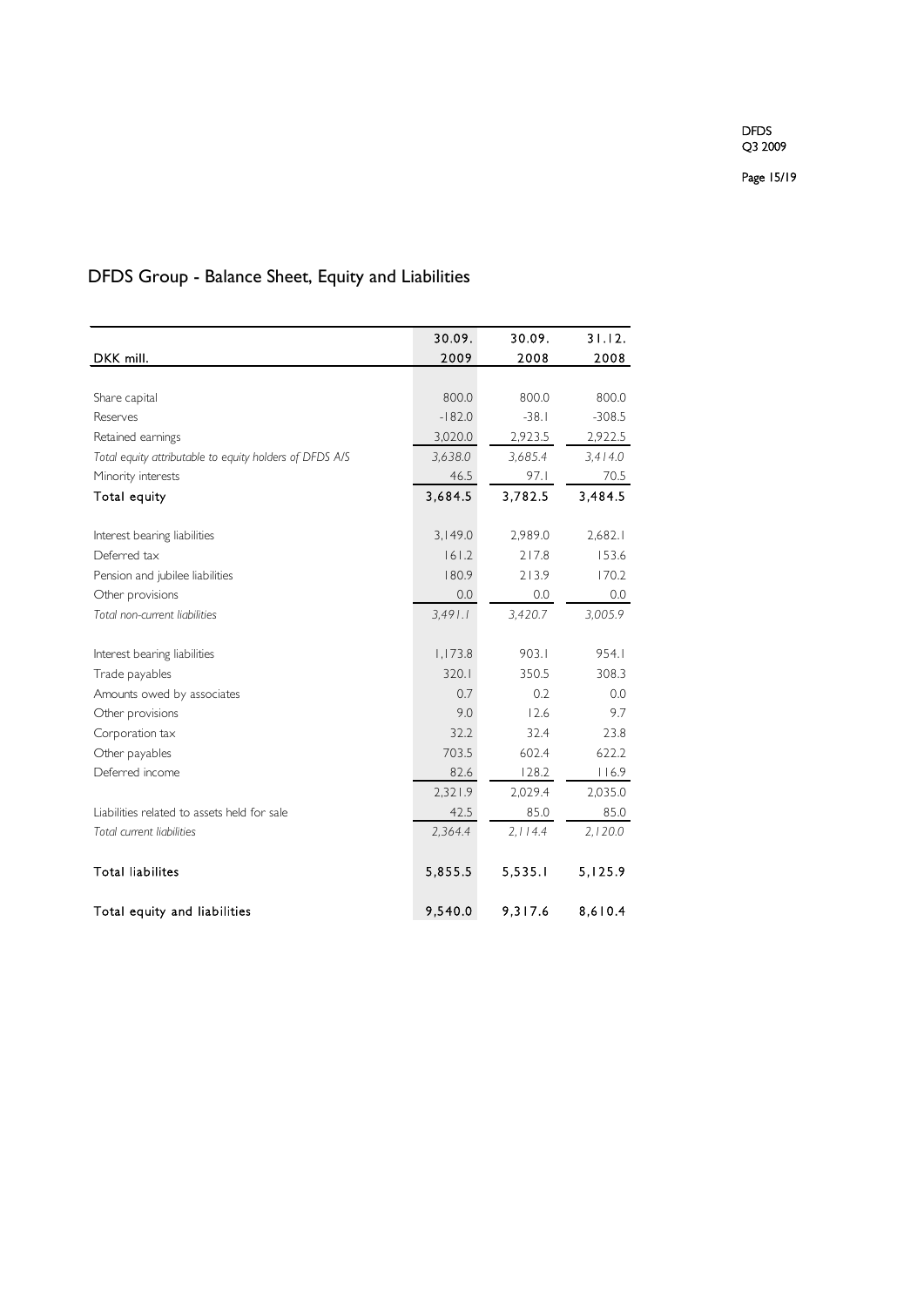Page 16/19

## DFDS Group - Statement of changes in equity

|                                                                  | Share   |                         | Reserves |                              |                    | Retained        | Proposed  | Total equity                      | Minority  | Total          |
|------------------------------------------------------------------|---------|-------------------------|----------|------------------------------|--------------------|-----------------|-----------|-----------------------------------|-----------|----------------|
|                                                                  | capital | Currency<br>translation | Hedging  | Revaluation<br>of securities | Treasury<br>shares | earnings        | dividends | attributable to<br>equity holders | interests |                |
| DKK mill.                                                        |         |                         |          |                              |                    |                 |           | of DFDS A/S                       |           |                |
| Equity at I January 2008                                         | 800.0   | $-4.1$                  | $-27.3$  | 11.6                         | $-33.9$            | 2,676.5         | 114.9     | 3.537.7                           | 115.6     | 3,653.3        |
| Equity movements Q1-Q3 2008                                      |         |                         |          |                              |                    |                 |           |                                   |           |                |
| Comprehensive income                                             | 0.0     | $-41.2$                 | 58.7     | $-4.8$                       | 0.0                | 238.4           | 0.0       | 251.1                             | 6.6       | 257.7          |
| Distributed dividends                                            |         |                         |          |                              |                    |                 | $-115.2$  | $-115.2$                          |           | $-115.2$       |
| Adjustments of distributed dividends 2007                        |         |                         |          |                              |                    | $-0.3$          | 0.3       | 0.0                               |           | 0.0            |
| Disposal of minority interests<br>Vested re. share-based payment |         |                         |          |                              |                    | 3.5             |           | 0.0<br>3.5                        | $-25.1$   | $-25.1$<br>3.5 |
| Sale of treasury shares related to exercise of share             |         |                         |          |                              |                    |                 |           |                                   |           |                |
| options                                                          |         |                         |          |                              | 2.9                | 5.4             |           | 8.3                               |           | 8.3            |
| Equity movements Q1-Q3 2008                                      | 0.0     | $-41.2$                 | 58.7     | $-4.8$                       | 2.9                | 247.0           | $-114.9$  | 147.7                             | $-18.5$   | 129.2          |
| Equity at 30 September 2008                                      | 800.0   | $-45.3$                 | 31.4     | 6.8                          |                    | $-31.0$ 2,923.5 | 0.0       | 3,685.4                           | 97.1      | 3,782.5        |
| Equity at I January 2009                                         | 800.0   | $-175.9$                | $-102.9$ | 4.3                          |                    | $-34.0$ 2,922.5 | 0.0       | 3.414.0                           | 70.5      | 3484.5         |
| Equity movements Q1-Q3 2009                                      |         |                         |          |                              |                    |                 |           |                                   |           |                |
| Comprehensive income                                             | 0.0     | 84.0                    | 36.4     | 5.8                          | 0.0                | 96.2            | 0.0       | 222.4                             | 2.5       | 224.9          |
| Disposal of minority interests                                   |         |                         |          |                              |                    |                 |           | 0.0                               | $-26.5$   | $-26.5$        |
| Vested re. share-based payment                                   |         |                         |          |                              |                    | 0.9             |           | 0.9                               |           | 0.9            |
| Sale of treasury shares related to exercise of share             |         |                         |          |                              |                    |                 |           |                                   |           |                |
| options                                                          |         |                         |          |                              | 0.3                | 0.4             |           | 0.7                               |           | 0.7            |
| Equity movements Q1-Q3 2009                                      | 0.0     | 84.0                    | 36.4     | 5.8                          | 0.3                | 97.5            | 0.0       | 224.0                             | $-24.0$   | 200.0          |
| Equity at 30 September 2009                                      | 800.0   | $-91.9$                 | $-66.5$  | 10.1                         | -33.7              | 3,020.0         | 0.0       | 3,638.0                           | 46.5      | 3,684.5        |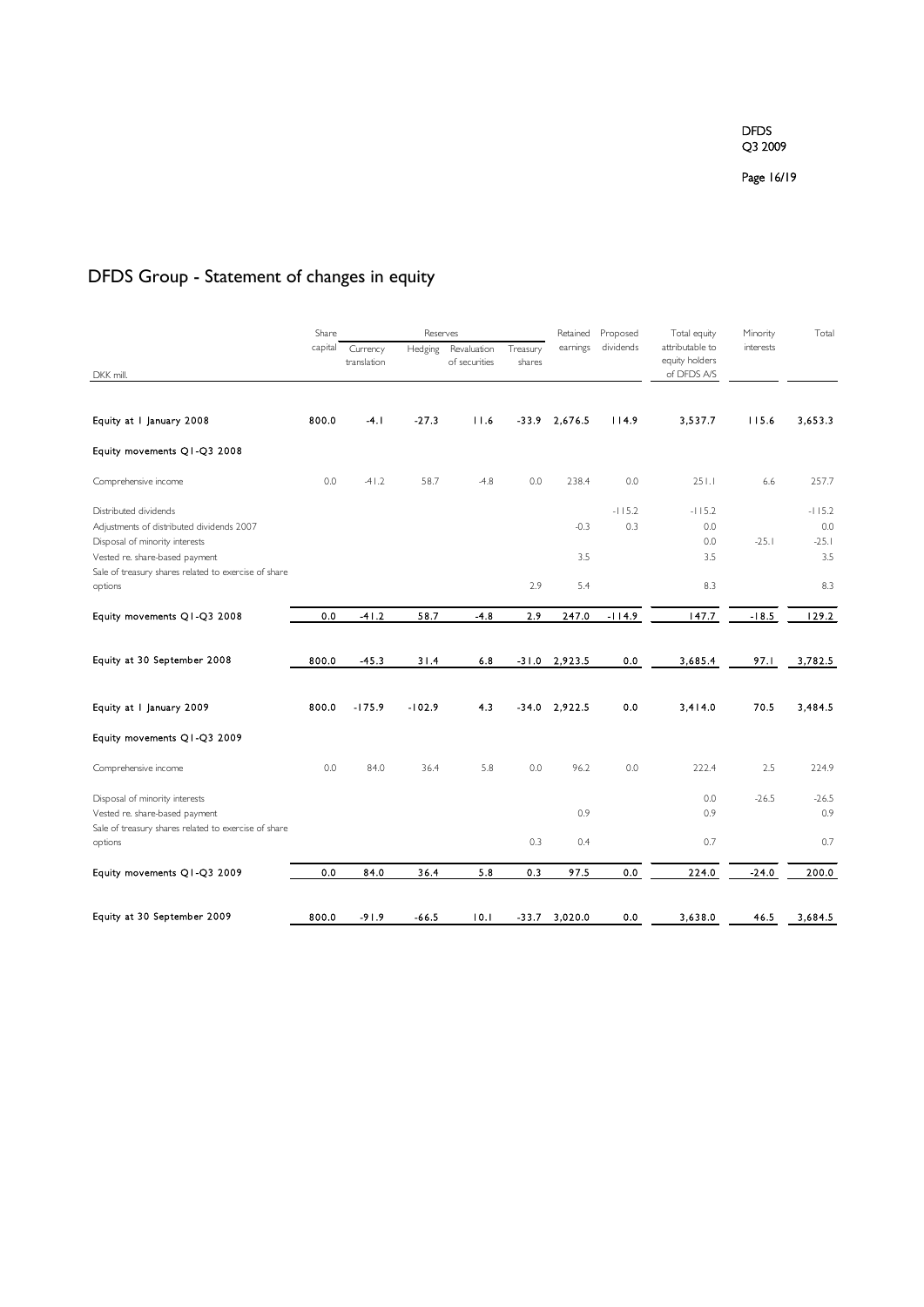### DFDS Group - Cash Flow Statement

|                                                                | 2009              | 2008     | 2009       | 2008      | 2008         |
|----------------------------------------------------------------|-------------------|----------|------------|-----------|--------------|
| DKK mill.                                                      | Q3                | Q3       | $Q1-Q3$    | $Q1-Q3$   | Full year    |
|                                                                |                   |          |            |           |              |
| Operating profit before depreciation (EBITDA)                  | 327.8             | 393.4    | 642.7      | 825.1     | 1,011.5      |
|                                                                |                   |          |            |           |              |
| Adjustments for non-liquid operating items, etc.               | 1.8               | 1.5      | 5.6        | 6.7       | 3.5          |
| Change in working capital                                      | $-145.0$          | $-112.3$ | 21.7       | $-96.8$   | 12.9         |
| Payment of pension liabilities and other provisions            | $-6.5$            | $-6.0$   | $-10.6$    | $-12.2$   | $-20.9$      |
| Cash flow from operating activities, gross                     | 178.1             | 276.6    | 659.4      | 722.8     | 1,007.0      |
|                                                                | 16.1              | 11.5     | 51.4       | 34.8      | 85.1         |
| Interest income                                                |                   |          |            | $-179.7$  | $-292.6$     |
| Interest expenses                                              | $-63.9$<br>$-0.7$ | $-56.3$  | $-211.2$   |           |              |
| Taxes paid                                                     |                   | $-6.6$   | $-17.8$    | $-15.6$   | $-23.7$      |
| Cash flow from operating activities, net                       | 129.6             | 225.2    | 481.8      | 562.3     | 775.8        |
| Ships                                                          | $-150.5$          | $-114.4$ | $-1,151.1$ | $-175.5$  | $-201.5$     |
| Buildings and terminals                                        | $-0.4$            | $-1.3$   | $-2.3$     | $-5.6$    | $-10.9$      |
| Equipment, etc.                                                | $-9.4$            | $-13.8$  | $-60.4$    | $-15.0$   | $-62.2$      |
| Purchase of non-current intangible assets                      | $-4.4$            | $-8.5$   | $-17.9$    | $-17.8$   | $-32.1$      |
| Acquisition of companies and activities                        | 0.0               | 0.0      | 0.0        | $-0.3$    | $-0.3$       |
| Acquisition of minority interests                              | $-0.3$            | $-0.5$   | $-39.4$    | $-29.9$   | $-39.8$      |
| Associates                                                     | 0.9               | 0.0      | 1.3        | $\vert A$ | $\mathbf{L}$ |
| Cash flow from investing activities                            | $-164.1$          | $-138.5$ | $-1,269.8$ | $-242.7$  | $-345.7$     |
|                                                                |                   |          |            |           |              |
| Cash flow from financing activities                            |                   |          |            |           |              |
| Change in loans secured by mortgages in ships                  | $-148.0$          | $-150.7$ | 374.2      | $-327.2$  | $-475.8$     |
| Change in other non-current investments                        | 61.9              | 0.0      | 61.9       | 0.0       | 0.2          |
| Change in other financial loans                                | $-1.4$            | 0.4      | $-61.3$    | $-64.5$   | $-103.1$     |
| Payment of financial lease liabilities                         | $-9.6$            | $-8.3$   | $-28.7$    | $-23.9$   | $-29.1$      |
| Change in operating credits                                    | 51.0              | 29.7     | 255.9      | 58.6      | 124.5        |
| Exercise of share options                                      | 0.0               | 0.0      | 0.8        | 8.3       | 8.3          |
| Dividends paid to shareholders                                 | 0.0               | 0.0      | 0.0        | $-115.2$  | $-115.2$     |
| Cash flow from financing activities                            | $-46.1$           | $-128.9$ | 602.8      | $-463.9$  | -590.2       |
|                                                                |                   |          |            |           |              |
| Cash flow for the period                                       | $-80.6$           | $-42.2$  | $-185.2$   | $-144.3$  | $-160.1$     |
| Cash at bank and in hand and securities at beginning of period | 205.5             | 390.4    | 301.6      | 494.3     | 494.3        |
| Foreign exchange adjustments                                   | 6.4               | $-5.6$   | 14.9       | $-7.4$    | $-32.6$      |
| Cash at bank and in hand and securities at end of              |                   |          |            |           |              |
| period                                                         | 131.3             | 342.6    | 131.3      | 342.6     | 301.6        |

*The above cannot be derived directly from the income statement and the balance sheet.*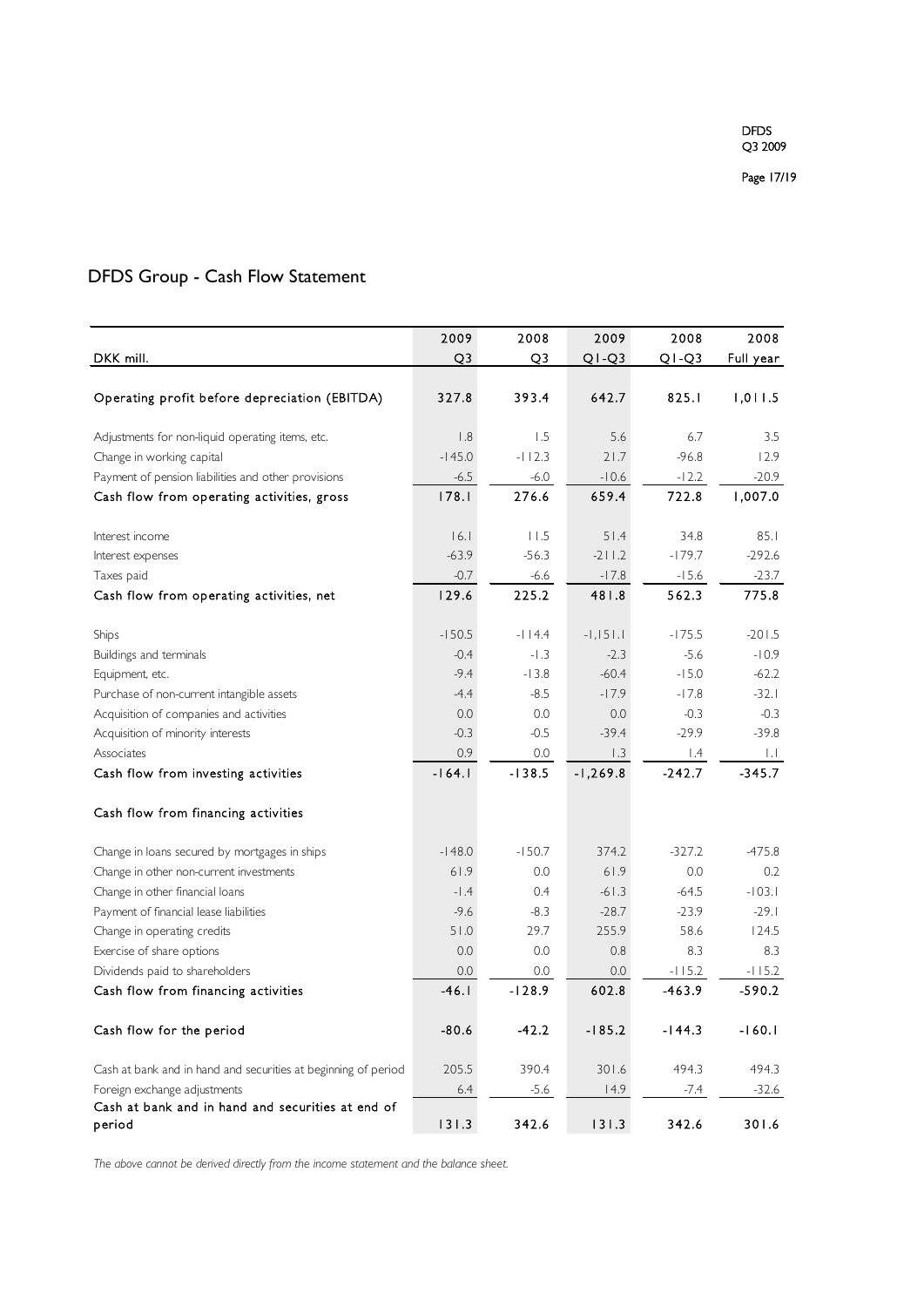#### **Notes**

#### Note 1 Accounting policies

This interim report has been prepared in accordance with IAS 34 'Interim Financial Reporting' as adopted by the EU and additional Danish disclosure requirements for interim reports of listed companies.

The following standards relevant to the Group have been adopted by the EU and were implemented with effective date 1 January 2009:

- IAS 1 (revised) 'Presentation of financial statements'
- IAS 23 (amendment) 'Borrowing costs'
- IFRS 2 (amendment) 'Share-based payment'
- Amendments to IAS 32 and IAS 1: Puttable Financial Instruments and Obligations Arising on liquidations
- Amendments to IFRS 1 and IAS 27: Cost of an Investment in a Subsidiary, Jointly-Controlled Entity or Associate
- Parts of Improvements to IFRS May 2008 (effective date 1 January 2009) and
- IFRIC 14-17

The introduction of these standards has not affected recognition and measurement in the Group's interim report for the first nine months of 2009. With the exception of the above-stated implemented standards, the interim report has been prepared in accordance with the accounting practices applied to the 2008 annual report to which you are referred.

#### *Other changes*

Profits on sale of heavy plant and equipment and inventory, etc. are included in the results as profits on the sale of tangible assets, as opposed to the previous practice of posting them as ship operating costs or costs of operations, sales and administration.

The annual report for 2008 contains a full description of the accounting policies.

#### Note 2 Segment information

#### DKK mill.

|                                 | Ro-Ro           | Container | Passenger | Terminal | Trailer  | Tramp    | Non-      |         |
|---------------------------------|-----------------|-----------|-----------|----------|----------|----------|-----------|---------|
|                                 | <b>Shipping</b> | Shipping  | Shipping  | Services | Services | Shipping | allocated | Total   |
| Q1-Q3 2008                      |                 |           |           |          |          |          |           |         |
| Revenue from external customers | 2,728.8         | 1,269.9   | 1,414.9   | 221.4    | 736.2    | 37.6     | 3.2       | 6,412.0 |
| Inter-segment revenue           | 203.2           | 11.6      | 10.5      | 281.6    | 14.2     | 0.0      | 143.2     | 664.3   |
| Total revenue                   | 2,932.0         | 1,281.5   | 1,425.4   | 503.0    | 750.4    | 37.6     | 146.4     | 7,076.3 |
| Profit before tax               | 327.4           | 5.4       | $-43.5$   | $-20.9$  | 5.0      | 30.4     | $-42.3$   | 261.5   |
| Tax on profit                   |                 |           |           |          |          |          | $-16.5$   | $-16.5$ |
| Profit for the period           |                 |           |           |          |          |          | $-58.8$   | 245.0   |
|                                 | Ro-Ro           | Container | Passenger | Terminal | Trailer  | Tramp    | Non-      |         |
|                                 | Shipping        | Shipping  | Shipping  | Services | Services | Shipping | allocated | Total   |
| Q1-Q3 2009                      |                 |           |           |          |          |          |           |         |
| Revenue from external customers | 2,031.9         | 857.9     | 1,267.6   | 167.6    | 567.6    | 0.0      | 5.8       | 4,898.4 |
| Inter-segment revenue           | 170.8           | 9.2       | 0.6       | 240.5    | 10.1     | 0.0      | 142.9     | 574.I   |
| Total revenue                   | 2,202.7         | 867.1     | 1,268.2   | 408.1    | 577.7    | 0.0      | 148.7     | 5,472.5 |
| Profit before tax               | 80.6            | $-33.8$   | 64.7      | $-41.6$  | 6.9      | 0.9      | $-1.8$    | 75.9    |
| Tax on profit                   |                 |           |           |          |          |          | 22.9      | 22.9    |
| Profit for the period           |                 |           |           |          |          |          | 21.1      | 98.8    |